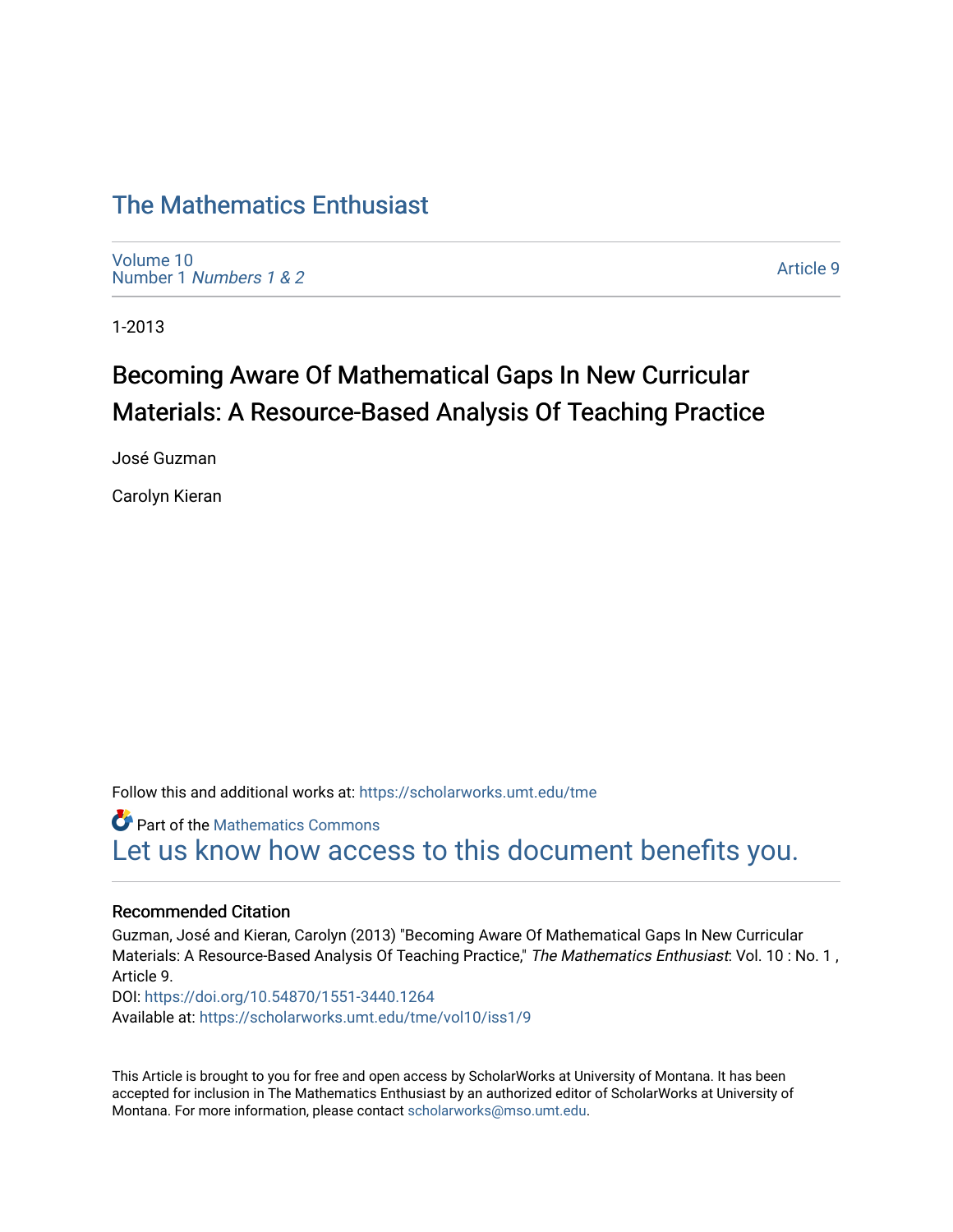## **Becoming Aware Of Mathematical Gaps In New Curricular Materials: A Resource-Based Analysis Of Teaching Practice**

José Guzman<sup>1</sup> Dept. of Mathematics Education, CINVESTAV-IPN, Mexico City Carolyn Kieran<sup>2</sup> Département de mathématiques, Université du Québec à Montréal

**Abstract:** The study featured in this article, with its central focus on resources-in-use, draws upon salient aspects of the documentational approach of didactics. It includes an a priori analysis of the curricular resources being used by a teacher for the first time, followed by detailed in situ observations of the unfolding of her teaching practice involving these resources. The central mathematical problem of the lesson being analyzed deals with families of polynomial functions. The analysis highlights the teacher's growing awareness of the mathematical gaps in the resources she is using, which we conjecture to be a first step for her in the evolutionary transformation of resource to document, as well as an essential constituent of her ongoing professional development.

**Keywords:** documentational approach of didactics, documentational genesis, curricular resources in mathematics, families of polynomial functions, mathematical gaps in resources, ongoing professional development, resources-in-use, research on teaching practice with new curricular resources.

#### **Introduction**

Mathematical problems suitable for use in high school classrooms can be obtained from a variety of resources, including the internet, newspapers and books, colleagues, and of course textbooks. There is general consensus that most mathematics teachers rely on textbooks for their day-to-day fare of problem-solving items for students (Schmidt, 2011). Over time, these problems and the ways in which they are presented to students get tinkered with and gradually become refined (Gueudet & Trouche, 2010, 2011). However, we are only now beginning to learn a little about the ways in which teachers

 $\overline{a}$ 

<sup>&</sup>lt;sup>1</sup> jguzman@cinvestav.mx

<sup>&</sup>lt;sup>2</sup> kieran.carolyn@uqam.ca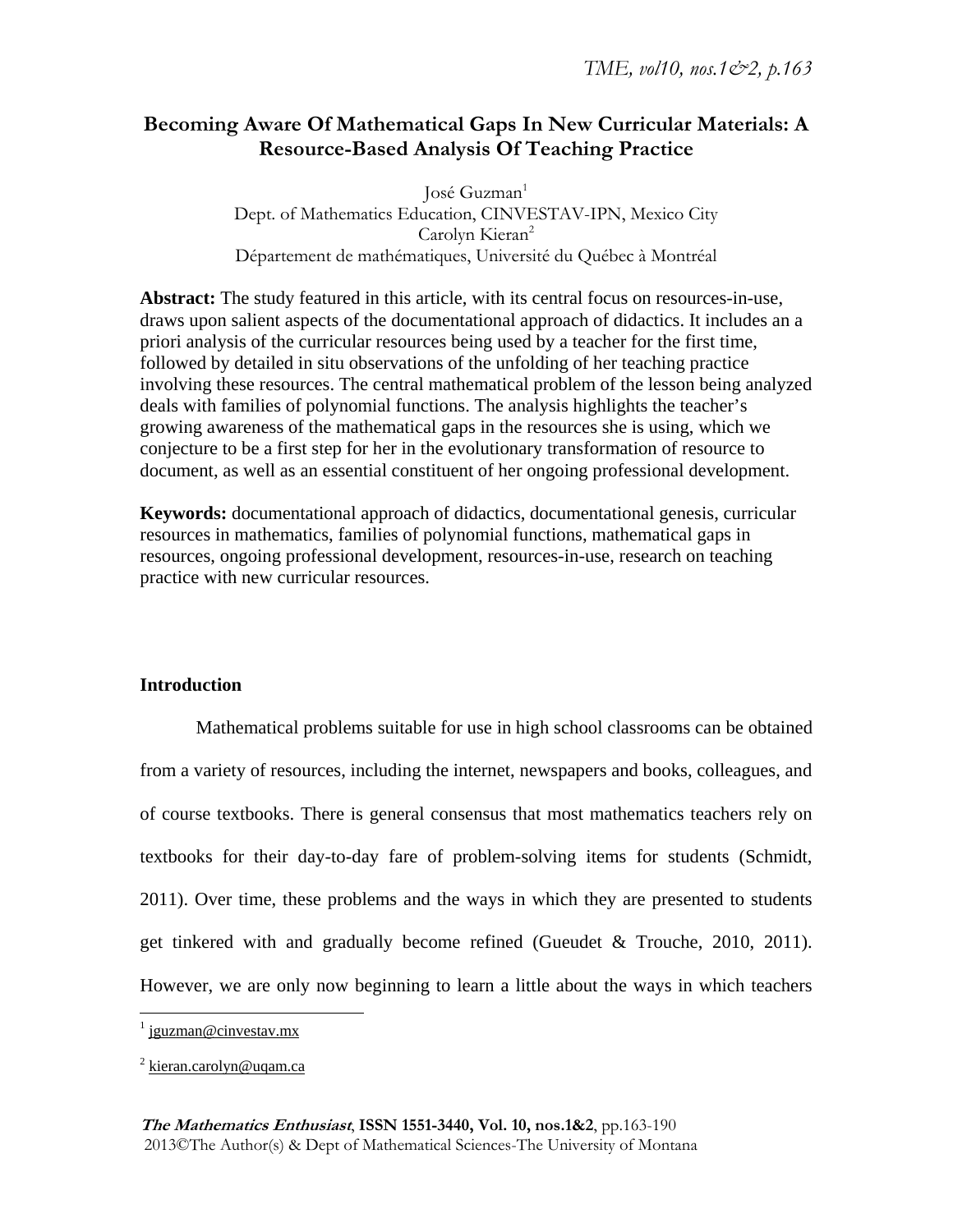interact with the mathematical resources available to them (Gueudet, Pepin, & Trouche, 2011). Chevallard and Cirade (2010) have raised an additional issue, that of the lack of adequate mathematical resources for teachers when the school program is changed and new problems and problem-solving approaches are introduced. Moreover, as pointed out by Artigue and Houdemont (2007), many teachers who teach mathematics – even at the level of secondary school – are not mathematics specialists and "are quite often not proficient in mathematics, and that the mathematics and didactic formation they receive during their training does not compensate for these limitations" (p. 376). Although a focus on the mathematical resources available to teachers, their supportive role, and their adaptation and adoption is not one that, up to now, has been central to the research agenda of the problem-solving research community, its importance can be argued for, at the very least, on pragmatic grounds: The ways in which resources support (or do not support) teachers in their problem-solving efforts in class clearly impact upon the problem-solving experience of students.

According to Remillard (2005) who conducted a seminal review of teachers' use of curricular materials, the process by which mathematics teachers appropriate and transform such resources, as well as the support that these resources offer, is rather unexplored terrain. In 2000, Adler similarly proposed that "mathematics teacher education needs to focus more attention on resources, on what they are and how they work as an extension of the teacher in school mathematics practice" (Adler, 2000, p. 205). In one such study of teachers using reform-based curricular materials, Manouchehri and Goodman (1998) reported what they viewed as shortcomings in the guidance for teachers provided by the curricula, saying that the curricula "did not provide the teachers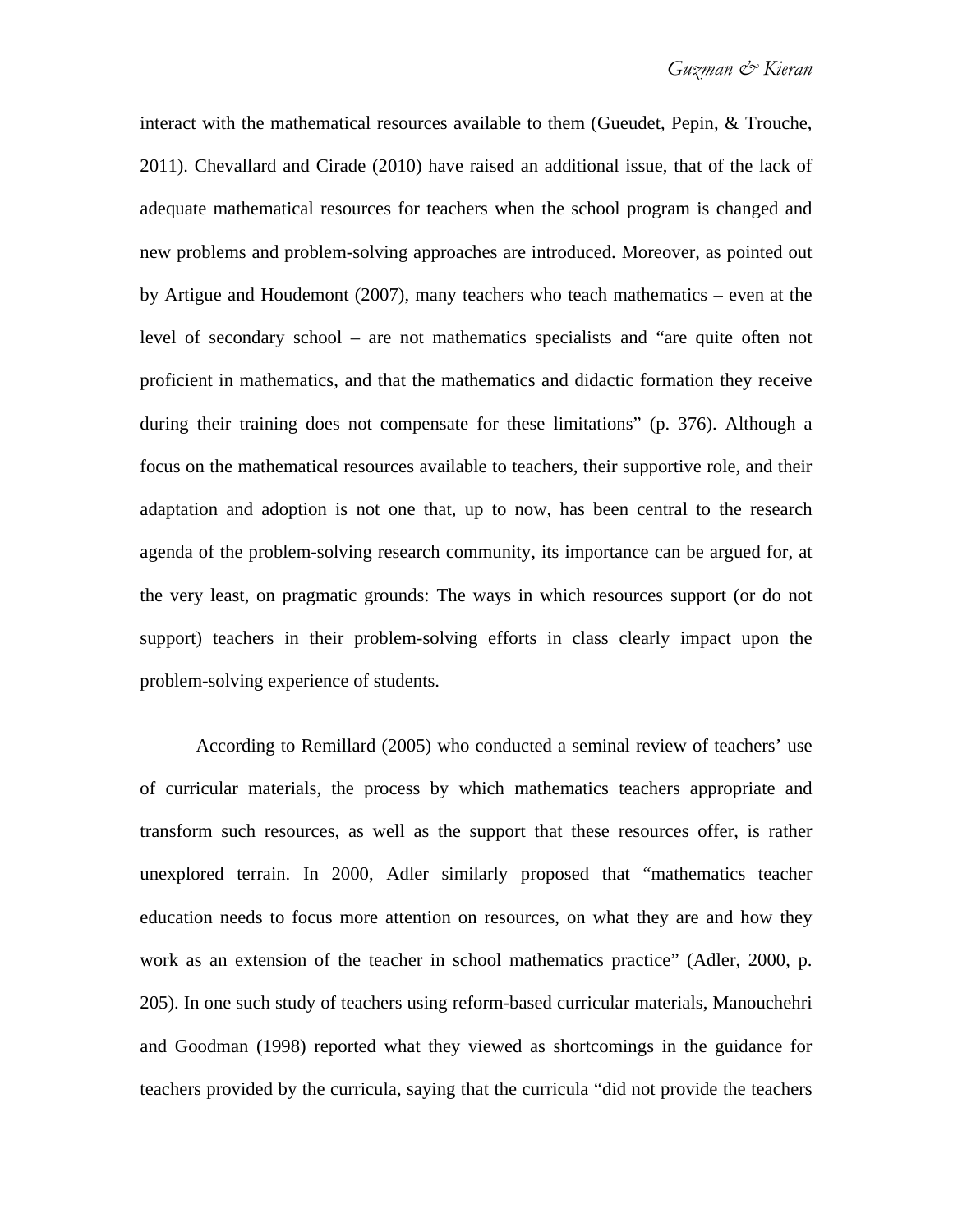with detailed methods of how to address the content development" (p. 36). Teaching with new resources can thus lead to situations where teachers are not suitably prepared, but which can provide the impetus for new awarenesses of both a mathematical and didactical nature. In this regard, Gilbert (1994) has said: "reflection-in-action occurs when new situations arise in which a practitioner's existing stock of knowledge – their knowledge-in-action – is not appropriate for the situation" (p. 516). This reflection-inaction, which involves critical examination and reformulation of one's existing knowings, is intimately connected to, and synergistic with, one's evolving appropriation and transformation of resources, according to the documentational approach of didactics (Gueudet & Trouche, 2009, 2011).

#### **The Documentational Approach of Didactics**

Gueudet and Trouche (2009, 2011) have developed a theoretical research framework based on the premise that documentation work is at the core of teachers' professional activity and professional change. Documentation work includes selecting resources, combining them, using them, and revising them. Even outside a particular reform or professional development program context, such work is deemed central to teaching activity. Gueudet and Trouche employ the term "resource" to describe the variety of artifacts that they consider – such as a textbook, a piece of software, a student's work sheet, a discussion with a colleague. Like Adler (2000), a key aspect of Gueudet and Trouche's (2011) approach is resource-in-use (in-class and out-of-class).

One of the pivotal constructs of their theory is that 'resources' become transformed into 'documents' via a process of documentational genesis – a construct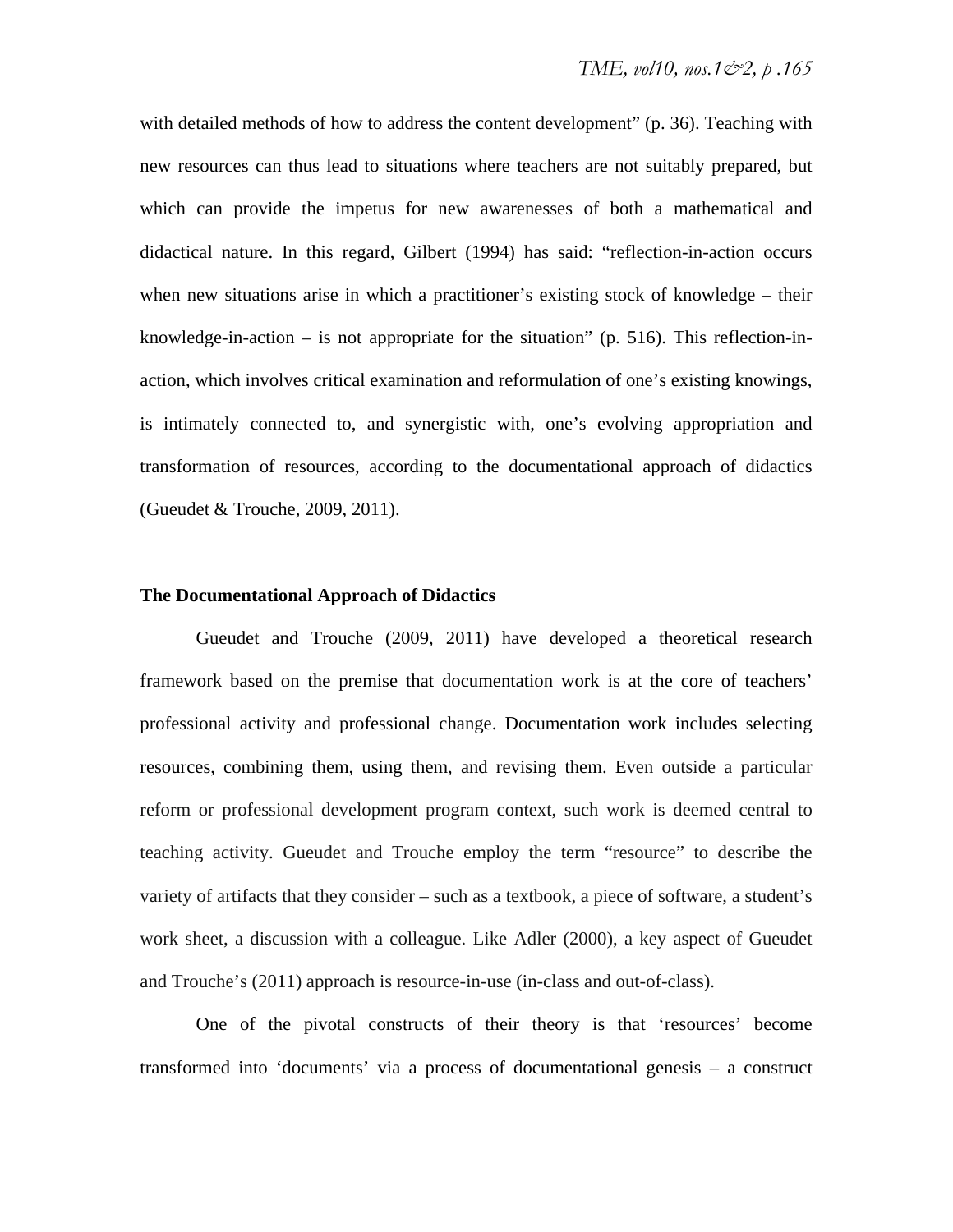inspired by and adapted from the parallel process in the instrumental approach whereby artifacts become transformed into instruments via instrumental genesis (Rabardel, 1995). The instrumental approach distinguishes between an artifact, available for a given user, and an instrument, which is developed by the user – starting from this artifact – in the course of his/her situated action. Similarly, a document is developed by a teacher, starting from a resource, in the course of his/her situated action. Gueudet and Trouche represent this process of documentational genesis with the following simplified equation, where the 'scheme of utilisation' refers to the various personal adaptations that are made with respect to using the resource in accordance with a teacher's evolving knowledge and beliefs (Gueudet & Trouche, 2009, p. 209): *"Document = Resources + Scheme of utilization".* Documentational genesis is therefore considered to be a dialectical process involving both the teacher's shaping of the resource and her practice being shaped by it.

In their description of this theoretical approach and its accompanying methodological principles, Gueudet and Trouche (2011) emphasize the professional growth that is intertwined with documentational genesis. They argue that:

Teachers "learn" when choosing, transforming resources, implementing them, revising them etc. The documentational approach proposes a specific conceptualisation of this learning, in terms of *genesis*. A documentational genesis induces evolutions of the teacher's schemes, which means both evolutions of the rules of action (belonging to her practice) and of her operational invariants (belonging to knowledge and beliefs). Documentation being present in all aspects of the teacher's work, it yields a perspective on teachers' professional growth as a complex set of documentational geneses. (Gueudet & Trouche, 2011, p. 26)

The study featured in this article, with its central focus on resources-in-use within actual teaching practice, draws upon salient aspects of the documentational approach of didactics. More specifically, our research question centered on uncovering key moments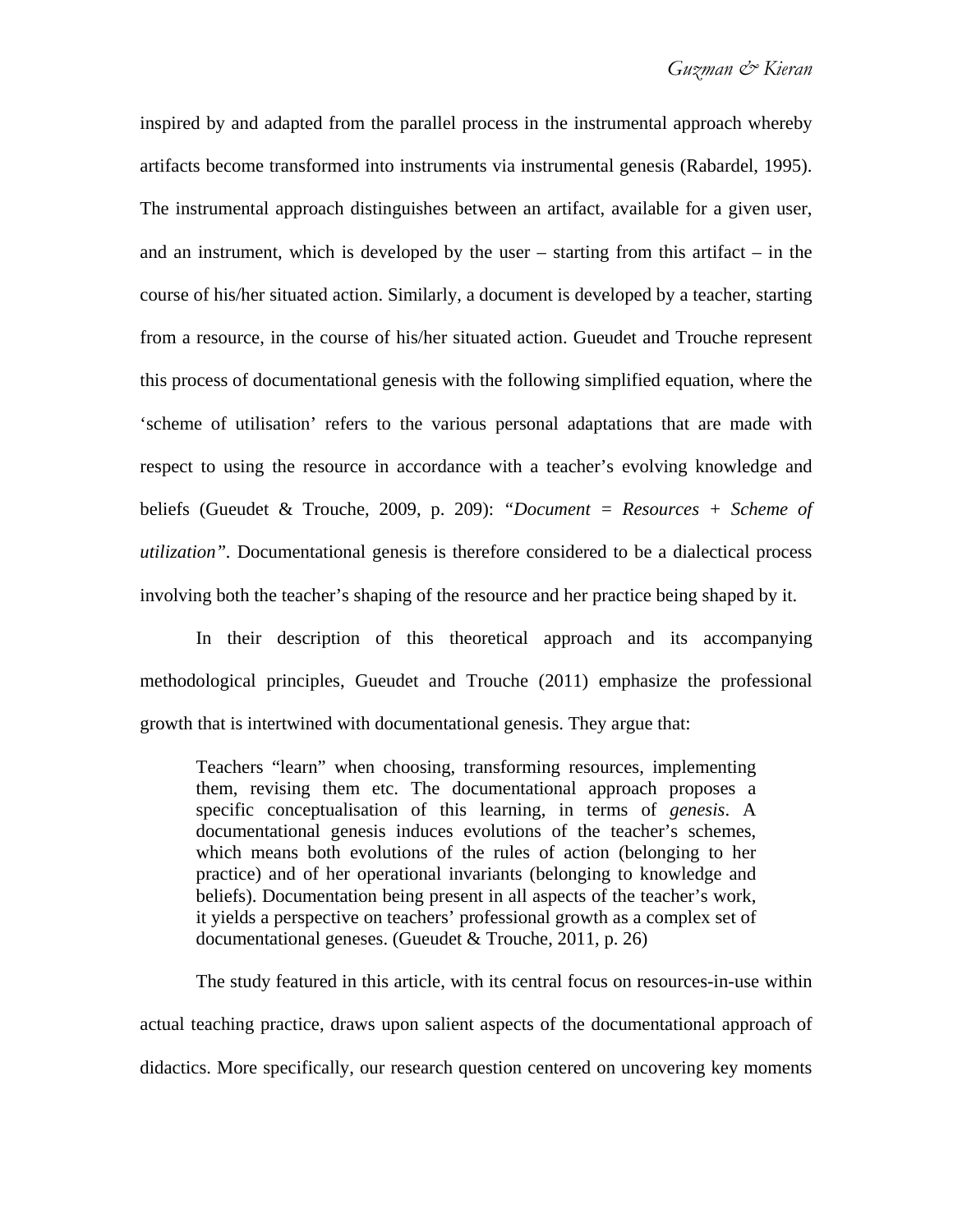of teacher awareness, particularly those of a mathematical nature, in the process of using new curricular resources in class. We begin with an *a priori* analysis of the curricular resources being used by a teacher for the first time, followed by detailed in situ observations of the unfolding of her teaching practice involving these resources. The analysis highlights the teacher's growing awareness of the mathematical gaps in the resources she is using – conjectured to be a first step for her in the evolutionary transformation of resource to document, as well as an essential constituent of her ongoing professional development.

#### **Methodological Aspects of the Study**

The present study is situated within a multi-phase program of research whose current phase is the study of teaching practice in mathematics classes involving the use of digital technology in the teaching of algebra, in particular, the use of Computer Algebra System (CAS) technology. Previous phases of the research integrated tasks that had been designed by members of the research team (see, e.g., Kieran, Tanguay, & Solares, 2011). This phase examines teaching practice in technology-supported classroom environments where commercially-developed curricular resources, such as textbooks, are in use.

Participants in this phase of the study included three teachers from three different public high schools. They responded positively to our request for volunteers who were using technology in their regular teaching of high school algebra and who would be willing to be observed and interviewed for our research study. We observed and videotaped each teacher's practice for five consecutive days in all of their regular mathematics classes. We intended to capture, as much as would be possible under the videotaping circumstances, their natural teaching practice involving whatever resources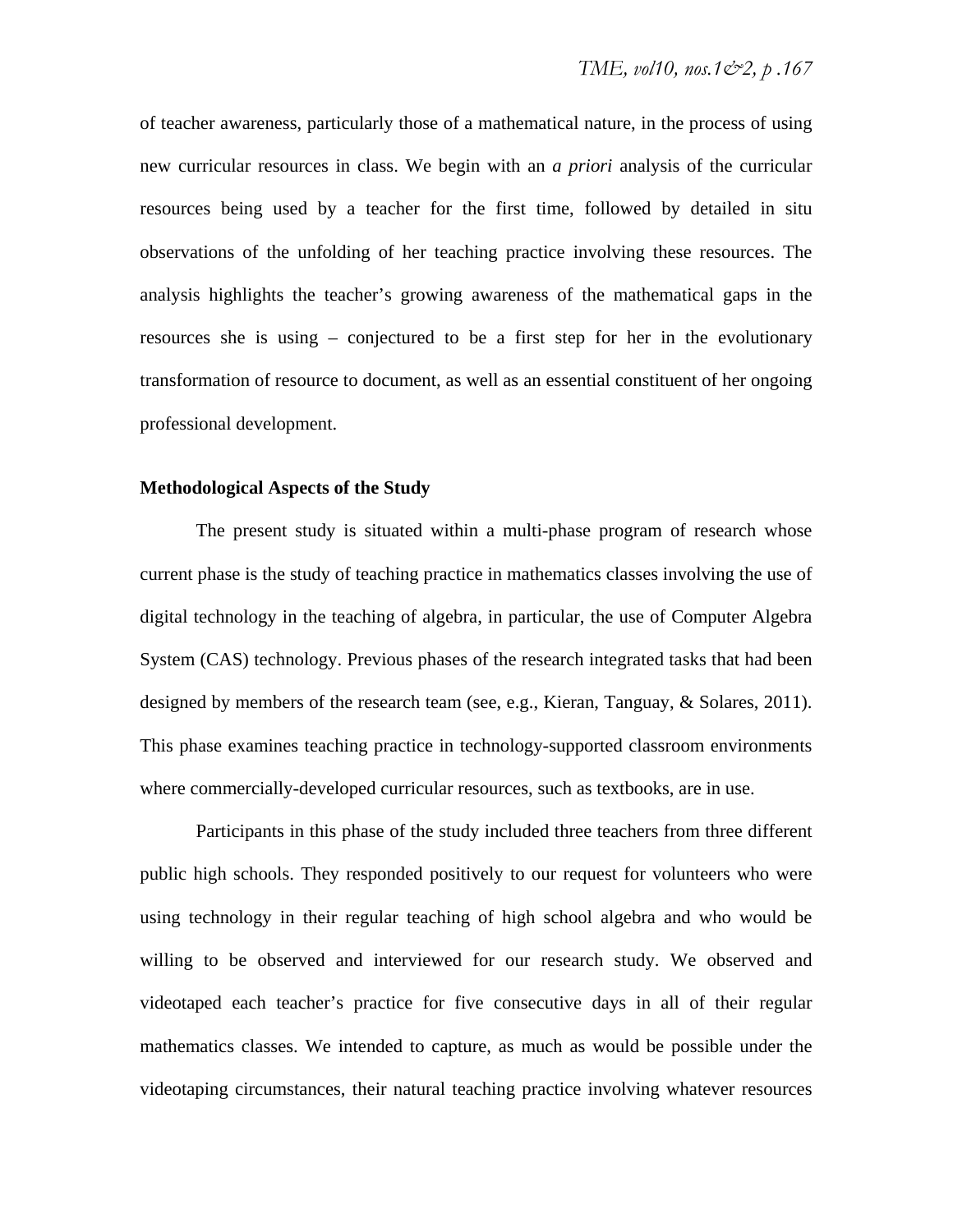they had chosen to make use of. We also interviewed each teacher twice – once at the beginning of the week and once at the end. The analysis presented in this article focuses on the practice of one of the three teachers, Mae (a pseudonym), during one of her lessons of the week.

Mae taught all three of the senior year (17-year-old students) mathematics classes in her school. She was one of the pioneers of her school on the use of technology in the teaching of mathematics. In her own classes, she regularly used a whiteboard hooked up to her computer and all students had CAS calculators available to them. She was technically very savvy and could respond easily to all students' questions regarding the use of technology. Her academic background included a doctorate in education with a thesis on the use of graphing calculator technology. Her mathematical knowledge seemed, however, less developed than her technological skill. She made a regular practice of asking students to read ahead in the text because – as she mentioned during an interview – they would soon be graduating and had to learn to be autonomous adults who were responsible for their own learning. However, this practice also led students to pose questions of a mathematical nature that went beyond what they had been able to extract from their textbook. Such questions were not, in general, handled with the same expertise and knowledge base with which Mae handled their technological questions.

The analysis of Mae's teaching practice that we present in this article does not focus on her integration of technology into the teaching of mathematics, but rather on the mathematical content at stake in her lesson within the framework of the documentational approach of didactics (Gueudet & Trouche, 2009), a key construct of which is the evolutionary nature of documentational genesis whereby resources gradually become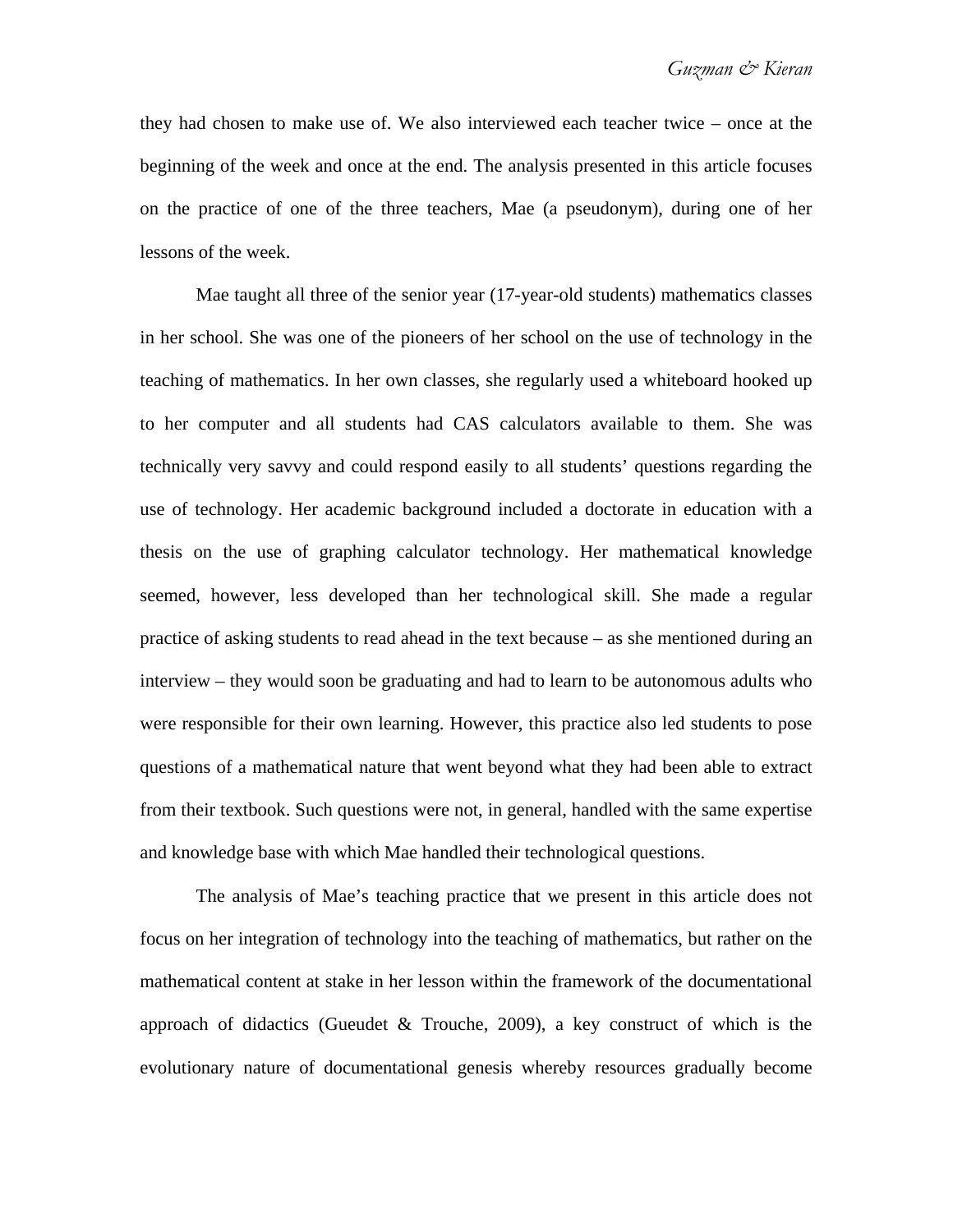transformed into documents. The resources that Mae was using during the period in which our classroom observations occurred were new to her that year. The provincial curriculum guidelines had changed the year before and new textbooks were developed that would adhere more closely to the new guidelines. Mae tended to rely on both the student textbook and accompanying teacher guide to plan the mathematical content of her lessons. We were interested in following the process of her integration of these resources into her teaching practice, the way in which she was adapting and transforming them, and the way in which they might be co-transforming her practice and her knowledge – that is, in capturing the reciprocal nature of the documentational genesis that was occurring.

Although the analysis we present in this article is focused on a very small part of Mae's teaching practice, on one lesson in fact, the approach to our analysis is broader in scope. We begin with an analysis of the two text-based resources she used for her lesson on families of polynomial functions, tracing back in these resources to some of the earlier notions that served as foundation for the development of the lesson's mathematical content. Then we analyze the videotape of the unfolding of the classroom lesson. This latter analysis attempts to draw out the dynamics and forces that came into play as the prepared mathematical content was elaborated in the classroom setting, examining in particular those moments that seemed critical to the further development of her teaching practice and to the evolutionary process whereby a resource becomes a document. The videotapes of the interviews with the teacher also serve to illuminate some of the underlying aspects of her teaching practice.

#### **Analysis of the Resources Used by the Teacher in Preparing her Lesson**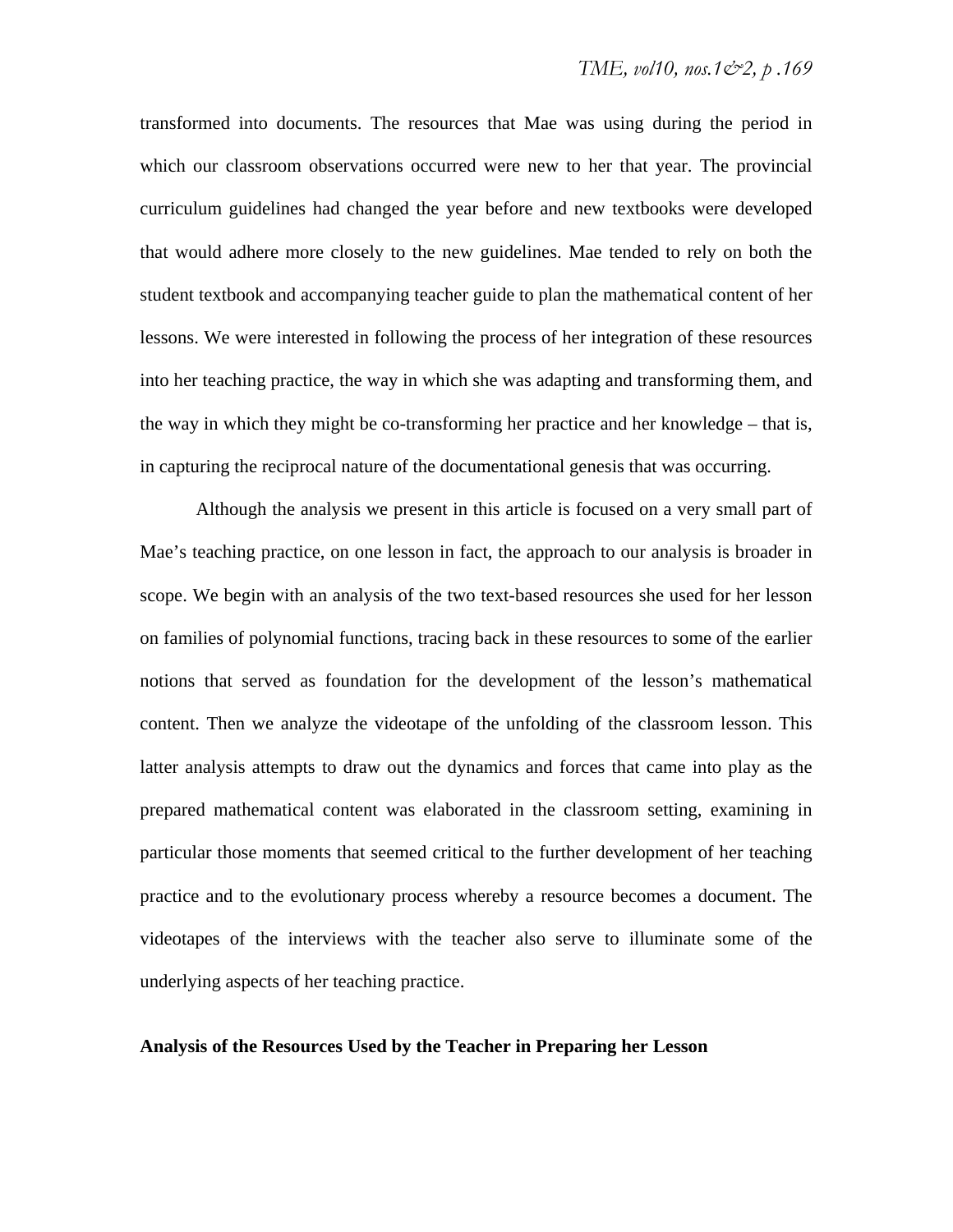in preparing her lesson, as well as some of our own mathematical and didactical commentary related to these extracts. The two resources she used were the student textbook Advanced Functions 12 (Erdman, Lenjosek, Meisel, & Speijer, 2008a) and the accompanying teacher guide Advanced Functions 12, Teacher's Resource (Erdman et al., 2008b). The lesson was on Families of Polynomial Functions (Section 2.4 of Erdman et al., 2008a). Our analysis of the resources used by the teacher focuses primarily on the issue of the mathematical links between factors written in the form  $(x - b/a)$  versus the form  $(ax - b)$  for given families of polynomial functions. Herein we present pertinent extracts from the resources used by the teacher, Mae,

#### **The S Student Tex xtbook**

textbook (Erdman et al., 2008a), students are presented with the Factor Theorem (see Figure 1). This section of the textbook provides some of the support for the theoretical affirmations regarding the desired form for factors of a polynomial that are made in the later section on Families of Polynomial Functions with respect to rational roots. **Background mathematical material from Section 2.2.** In Section 2.2 of the

```
Factor Theorem
x - b is a factor of a polynomial P(x) if and only if P(b) = 0.
Similarly, ax - b is a factor of P(x) if and only if P(\frac{b}{a}) = 0.
```
Figure 1. The Factor Theorem (drawn from p. 95 of Erdman et al., 2008a)

factor of a given polynomial on the basis of numerical evaluation. The textbook does not prove this theorem; it merely provides the following affirmation, which allows for some misinterpretation: "With the factor theorem, you can determine the factors of a This theorem allows for determining whether a certain binomial is or is not a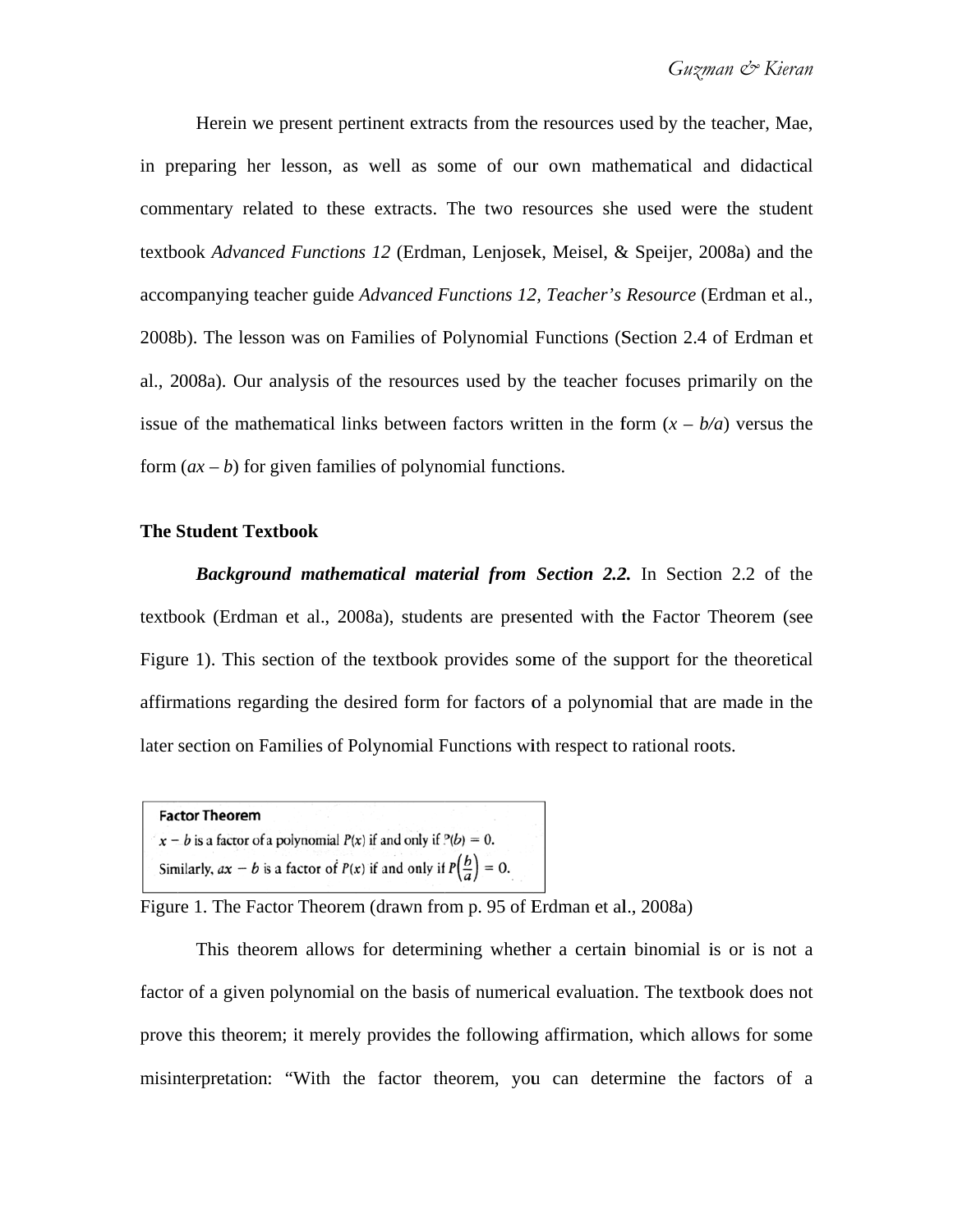polynomial without having to divide" (p. 95). No explanation is provided as to why the numerical evaluation  $P(b/a)$ , when it yields zero, should in fact be sufficient for determining a factor of the polynomial. However, the central issue for our analysis is the following: if  $P(b/a) = 0$ , why write the factor in the form  $(ax - b)$  and not in the form of  $(x - b/a)$ ? It clearly makes for an easier long-division calculation when written in the form of  $(ax - b)$ . But what happens, mathematically speaking, when one expresses  $(x - b/a)$  as  $(ax - b)$ ? Are the two forms equivalent? What mathematics is hidden in expressing the former form as the latter? How does one convert one form to the other and maintain equivalence?

Subsequent pages of the student textbook expand on the Factor Theorem by means of two additional theorems, the Integral Zero Theorem (p. 97) and the Rational Zero Theorem (p. 100), illustrated in Figure 2. However, once again, no further explanation is provided for the case of the polynomial  $P(x)$  having a rational zero  $a/b$ , either as to why *a* should be a factor of the leading coefficient of  $P(x)$  or the issue regarding the form to be used for the factor of  $P(x)$  corresponding to the rational zero.

| <b>Integral Zero Theorem</b>                                                                                                                                                                | <b>Rational Zero Theorem</b>                                                                                                                                                                                                                                                                                                  |
|---------------------------------------------------------------------------------------------------------------------------------------------------------------------------------------------|-------------------------------------------------------------------------------------------------------------------------------------------------------------------------------------------------------------------------------------------------------------------------------------------------------------------------------|
| If $x - b$ is a factor of a polynomial function $P(x)$ with leading coefficient 1<br>and remaining coefficients that are integers, then $b$ is a factor of the<br>constant term of $P(x)$ . | Suppose $P(x)$ is a polynomial function with integer coefficients and<br>$x = \frac{b}{a}$ is a zero of $P(x)$ , where a and b are integers and $a \ne 0$ . Then,<br>• <i>b</i> is a factor of the constant term of $P(x)$<br>• <i>a</i> is a factor of the leading coefficient of $P(x)$<br>• $ax - b$ is a factor of $P(x)$ |

Figure 2. The Integral Zero and Rational Zero Theorems (drawn from Erdman et al., 2008a, pp. 97 & 100)

The textbook provides several examples that show the advantages of using these two latter theorems when the task is to find the factors of a polynomial. However, the relevance of writing the factor in the form  $(ax - b)$  when  $x = b/a$  is a root of the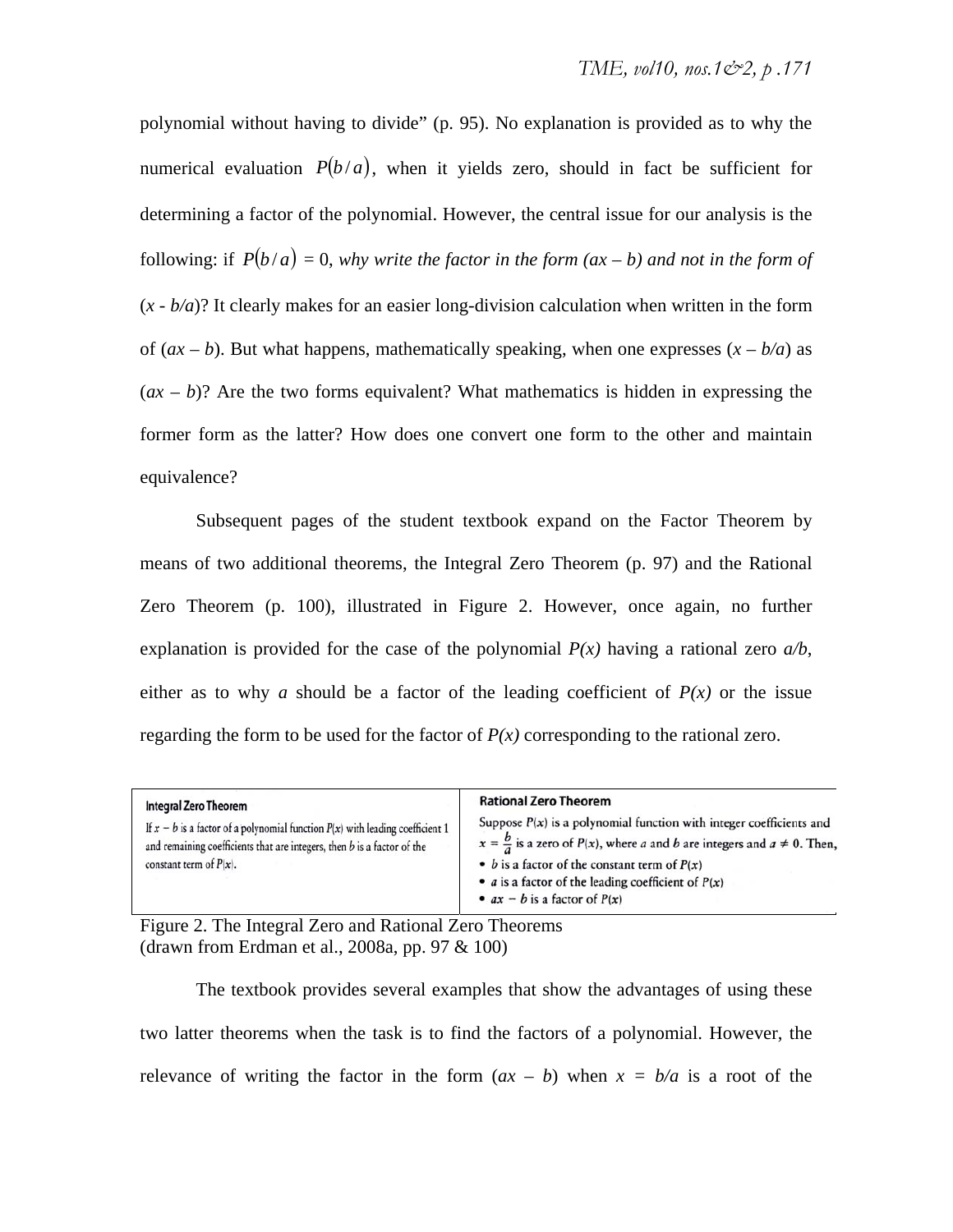polynomial  $P(x)$  is never discussed. This can have repercussions, didactically speaking, at the moment when the teacher introduces the theory underlying families of polynomial functions, coming up in Section 2.4. The intervening section 2.3, on the solving of polynomial equations, adds no further theory related to the Factor Theorem.

*Families of Polynomial Functions.* Before giving a general definition of families of polynomial functions, the textbook offers several examples that illustrate that one obtains different members of the same family of polynomial functions for different values of the parameter *k* (see Figure 3 for one such example).

```
Example 1
               Represent a Family of Functions Algebraically
The zeros of a family of quadratic functions are 2 and -3.
a) Determine an equation for this family of functions.
b) Write equations for two functions that belong to this family.
c) Determine an equation for the member of the family that passes through
  the point (1, 4).
Solution
a) The factor associated with 2 is x - 2 and the factor associated with -3is x + 3.
  An equation for this family is y = k(x - 2)(x + 3), where k \in \mathbb{R}.
b) Use any two values for k to write two members of the family.
  For k = 8, y = 8(x - 2)(x + 3).
  For k = -3, y = -3(x - 2)(x + 3).
c) To find the member whose graph passes through (1, 4), substitute x = 1and y = 4 into the equation and solve for k.
  4 = k(1 - 2)(1 + 3)4 = k(-1)(4)4 = -4kk = -1The equation is y = -(x - 2)(x + 3).
```
Figure 3. Algebraic representation of a family of polynomial functions (drawn from Erdman et al., 2008a, p. 115)

As is illustrated in Figure 3, the family of polynomial functions that has as zeros 2 and  $-3$  can be represented algebraically as  $y = k(x-2)(x+3)$ . But, if we look at part (b) of the solution of this example, the information that is given suggests that different values of *k* yield different members of the same family of polynomial functions. This can lead those who are using this textbook as a resource to a false mathematical conception if they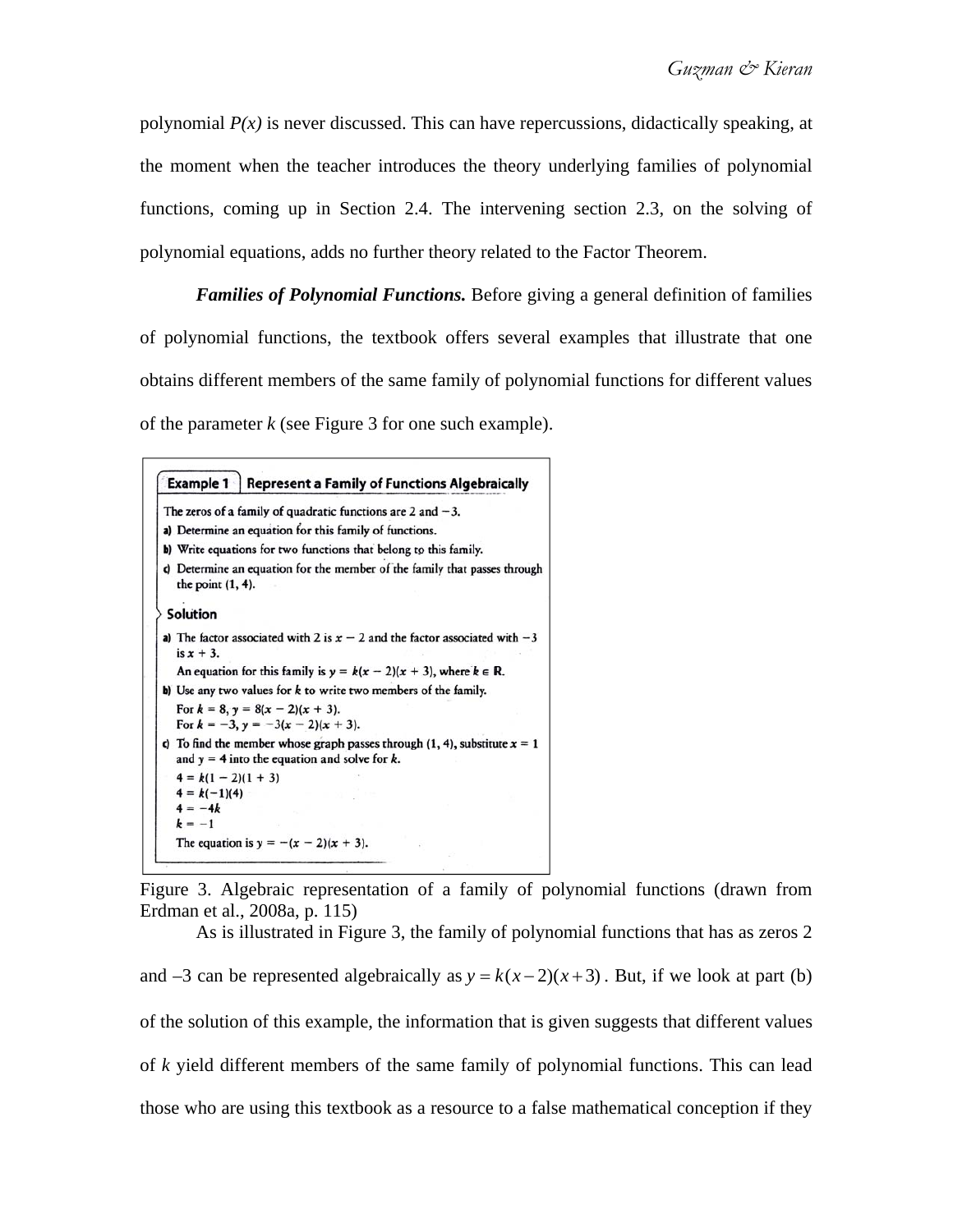do not distinguish the crucial role being played by the root of the polynomial in terms of whether it is a whole number or a rational. In other words, if the zeros of the polynomial are not whole numbers, but rather rational numbers, then the value of *k* can vary according to the form of the factor, without changing the member of the polynomial family. For example, if the zeros of a family of polynomial functions are 3 and  $-1/2$ , then the family has as its function  $P(x) = k(x-3)(x+1/2)$ . And so, a member of this family is:  $P(x) = 2(x-3)(x+1/2)$ , if  $k = 2$ . But if we write the factor  $(x+1/2)$  as  $(2x + 1)$ , the value of *k* changes from 2 to 1 for the same member of the polynomial family, that is,  $P(x) = 1(x-3)(2x+1)$ . The algebraic transformation involved in changing the form of the factor  $(x+1/2)$  to  $(2x + 1)$  is as follows:  $(x+1/2) = 2/2$   $(x+1/2) = 1/2(2x + 1)$ . Thus, the conversion of  $(x+1/2)$  to  $(2x + 1)$  involves also multiplying the rest of the expression by  $1/2$ , thereby yielding the new *k*-value of 1 (from multiplying the previous  $k$ -value of 2 by  $1/2$ ). This example shows that, if we have a family of polynomial functions expressed algebraically as  $P(x) = k(x - a_1)(x - a_2)...(x - a_n)$ ,  $k \in \mathbb{R}$ ,  $k \ne 0$ , we cannot say that different values of the parameter *k* necessarily imply different members of a given family of polynomial functions, unless of course all the zeros are whole numbers.

The examples provided in the textbook are then followed by the general definition of families of polynomial functions (see Figure 4).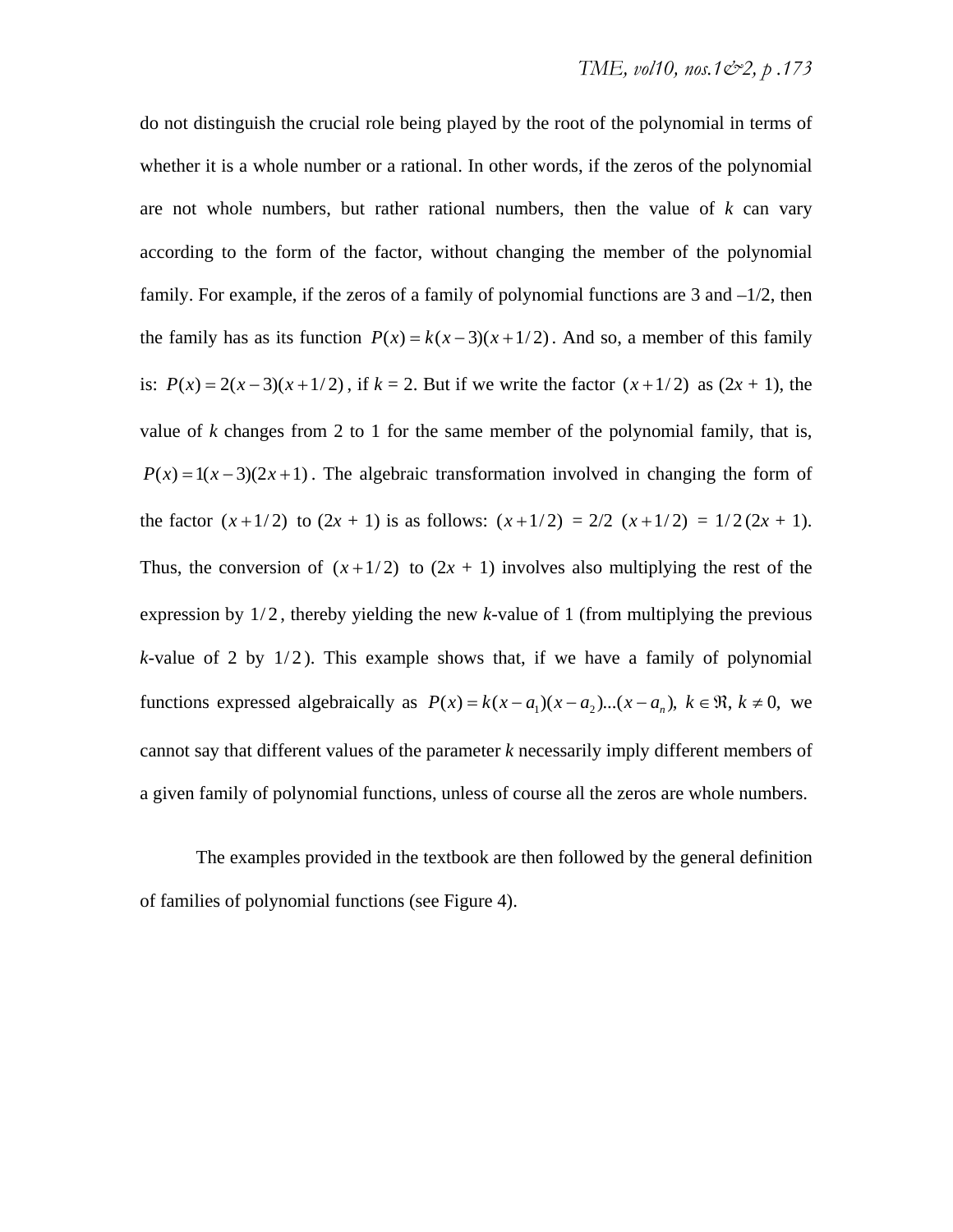

Figure 4. Definition of families of polynomial functions  $(d$ rawn from Erdman et al., 2008a, p. 118 $)$ 

polynomial function, the earlier suggestion to write the factor as  $(ax - b)$  when the zero is rational receives no consistent theoretical support. In fact, the general definition would seem to suggest that the factored form for a given zero  $a$ , be it a rational or whole number, is of the form  $(x-a)$ . With this general definition, where there are no conditions on the zeros of a

### **The T Teacher Gu uide**

respect to preparing lessons on families of polynomial functions (Erdman et al., 2008b). This resource presents only a few teaching suggestions, most of which could be considered, at the very least, quite incomplete from a didactical point of view (see Figure 5). We now examine the nature of the support offered in the teacher guide with

Figure 5. A typical suggestion found in the teacher guide from the section dealing with families of polynomial functions (drawn from Erdman et al., 2008b, p. 52)

<sup>•</sup> In Examples 1 and 2, point out that the equation for the family of functions must include the constant k to represent the leading coefficient. Encourage students to use fractions and not decimals where appropriate. Apply Chapter 1 skills to graph the polynomials, as shown in Example 2 part d).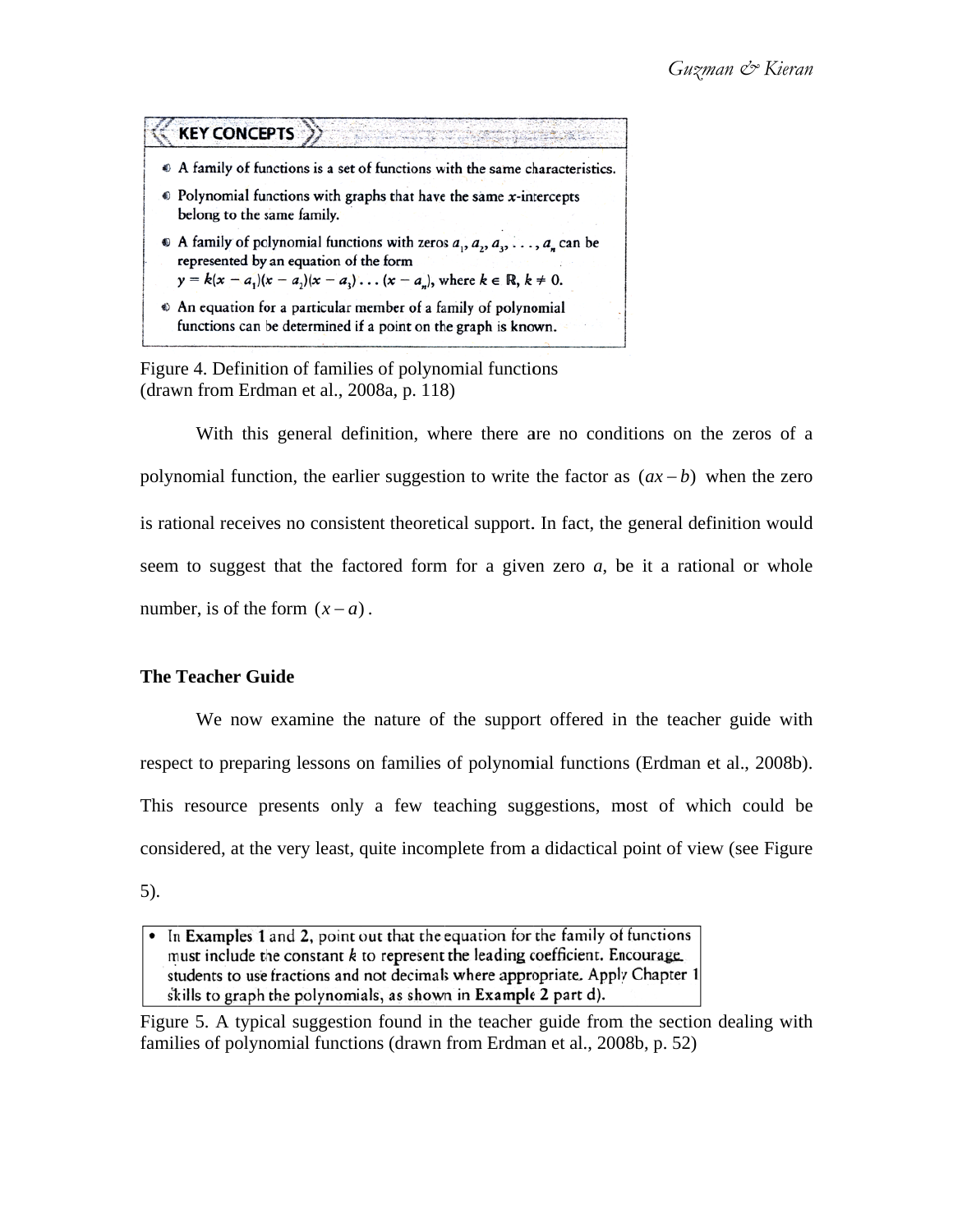In fact, the guidance noted in Figure 5 where students are to be encouraged to use fractions and not decimals is contradicted in another suggestion within the same resource a few lines later (see Figure 6).

• The factors corresponding to the rational zeros in questions 10 and 11 should be expressed in the form  $ax - b$ . All equations should be expanded and simplified. Figure 6. An explicit suggestion in the teacher guide (Erdman et al., 2008b, p. 52) to write all factors involving rational zeros in the form  $(ax - b)$ 

The advice displayed in Figure 6 is not accompanied by any justification for the use of the form  $(ax - b)$ , nor is there any discussion as to how a teacher might respond to potential students' questions regarding the issue as to why they are to use the form  $(ax - b)$  and not  $(x - b/a)$ . In fact, the teacher is not even alerted to the possibility that such a question might arise. Additionally, no explanation is provided as to why "all equations should be expanded and simplified." Question 10, to which the suggestion given in Figure 6 refers, reads as follows: *Determine an equation for the family of quartic functions with zeros –5/2, –1, 7/2, and 3.* In accordance with the directive given in Figure 6, the equation for the given family of quartic functions ought to be written as  $P(x) = k(2x+5)(x+1)(2x-7)(x-3)$ . But an obvious question is why one might not instead write the function in the following form:  $P(x) = k(x + 5/2)(x + 1)(x - 7/2)(x - 3)$ .

#### **Analysis of the Unfolding of Mae's Lesson on Families of Polynomial Functions**

The mathematical problem on which Mae had decided to focus in her lesson on families of polynomial functions was one that involved a rational root. It was a variation of an example that was worked out in the student textbook (see Figure 7).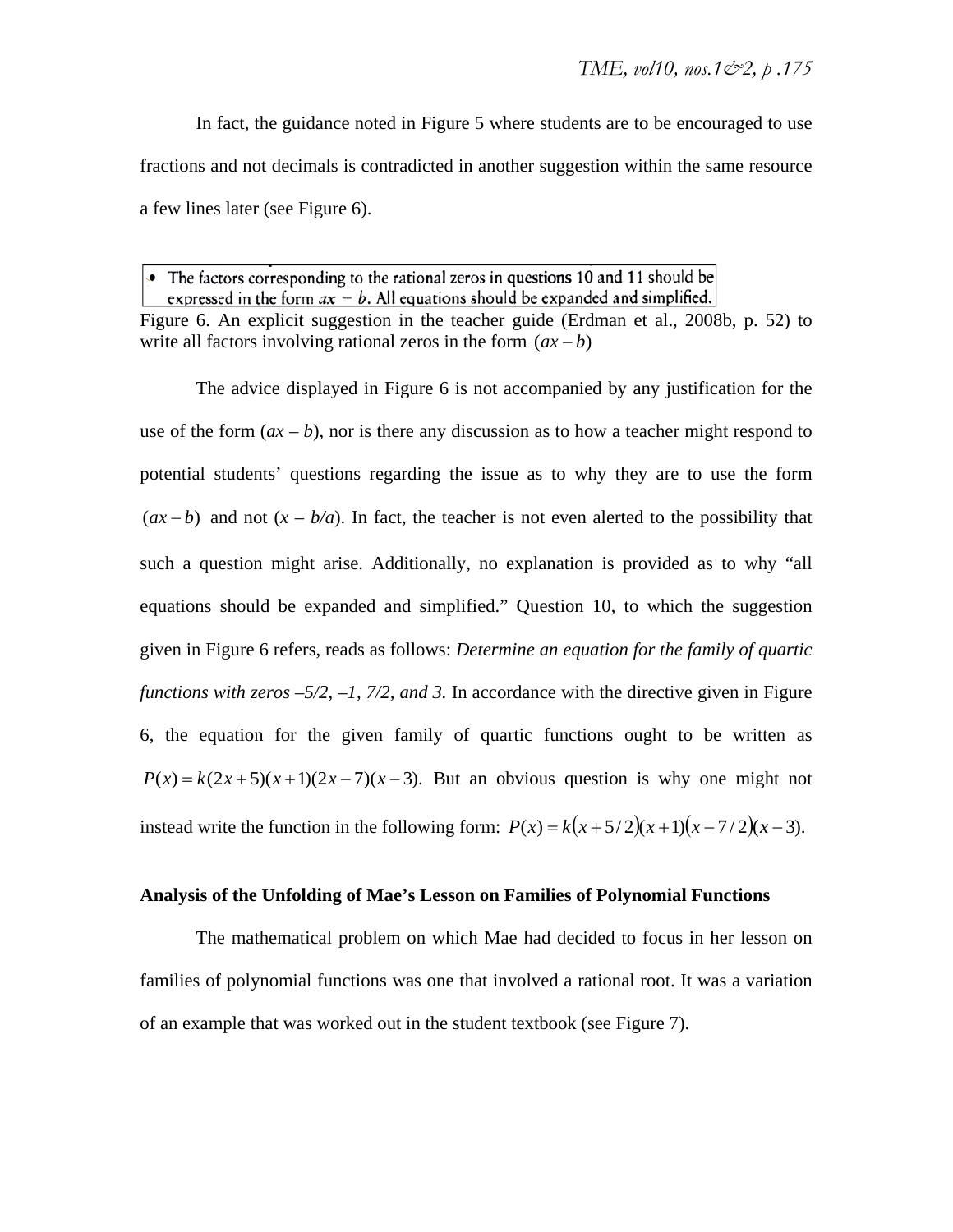

Figure 7. The mathematical problem that was used as a basis for Mae's lesson on families of polynomial functions (drawn from Erdman et al., 2008a, pp. 117-118)

day. We note that during each class, including the third, she had emphasized that all members of a family of polynomial functions share the same x-intercepts. The only features that differed for each member of a given family, she said, were the value of the leading coefficient  $k$  and the accompanying stretching or compressing of the graph. She had also drawn students' attention to the fact that there would be only one correct value of the parameter  $k$  for any given member of a family of polynomial functions. We now Mae had taught the same lesson in two other Grade 12 classes earlier the same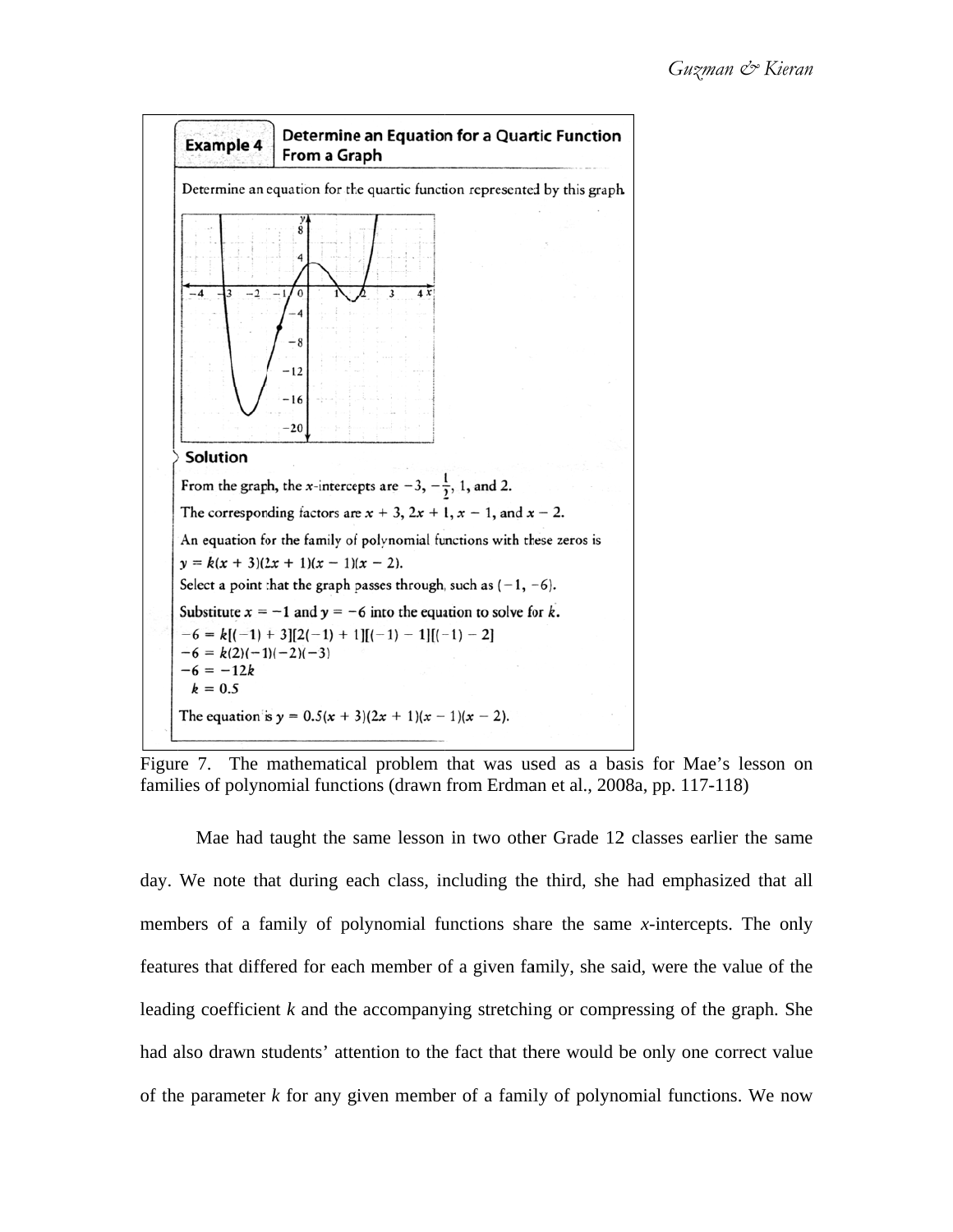recount the unfolding of the lesson as it occurred in the third class of the day. The reader will notice how closely Mae follows the textbook presentation of the problem she chose to use in her mathematics lesson.

following three functions – all of them being members of one family of polynomial functions: The lesson on Families of Polynomial Functions began with Mae presenting the

 $f_1(x) = 2x^3 - 4x^2 - 10x + 12$  $f_2(x) = -x^3 + 2x^2 + 5x - 6$  $f_3(x) = -2.5x^3 + 5x^2 + 12.5x - 15$ .

room [see Figure 8] and asked students to copy them down and then to graph them on their CAS calculators: "Open up a graphs page on your calculator. Given  $f_1$ ,  $f_2$ , and  $f_3$ , what do you notice about all three functions?" Mae displayed the definitions of the functions on the whiteboard at the back of the E<sub>1</sub>, vol10, nos. 1 $\mathcal{Q}_2$ , p. 17<br>lass of the day. The reader of the problem she chos<br>in with Mae presenting the polynomia<br>inteboard at the back of the nd then to graph them of<br>tor. Given  $f_1$ ,  $f_2$ , and  $f_3$ <br>S



Figure 8. The opening of the lesson, with its accompanying CAS and whiteboard technology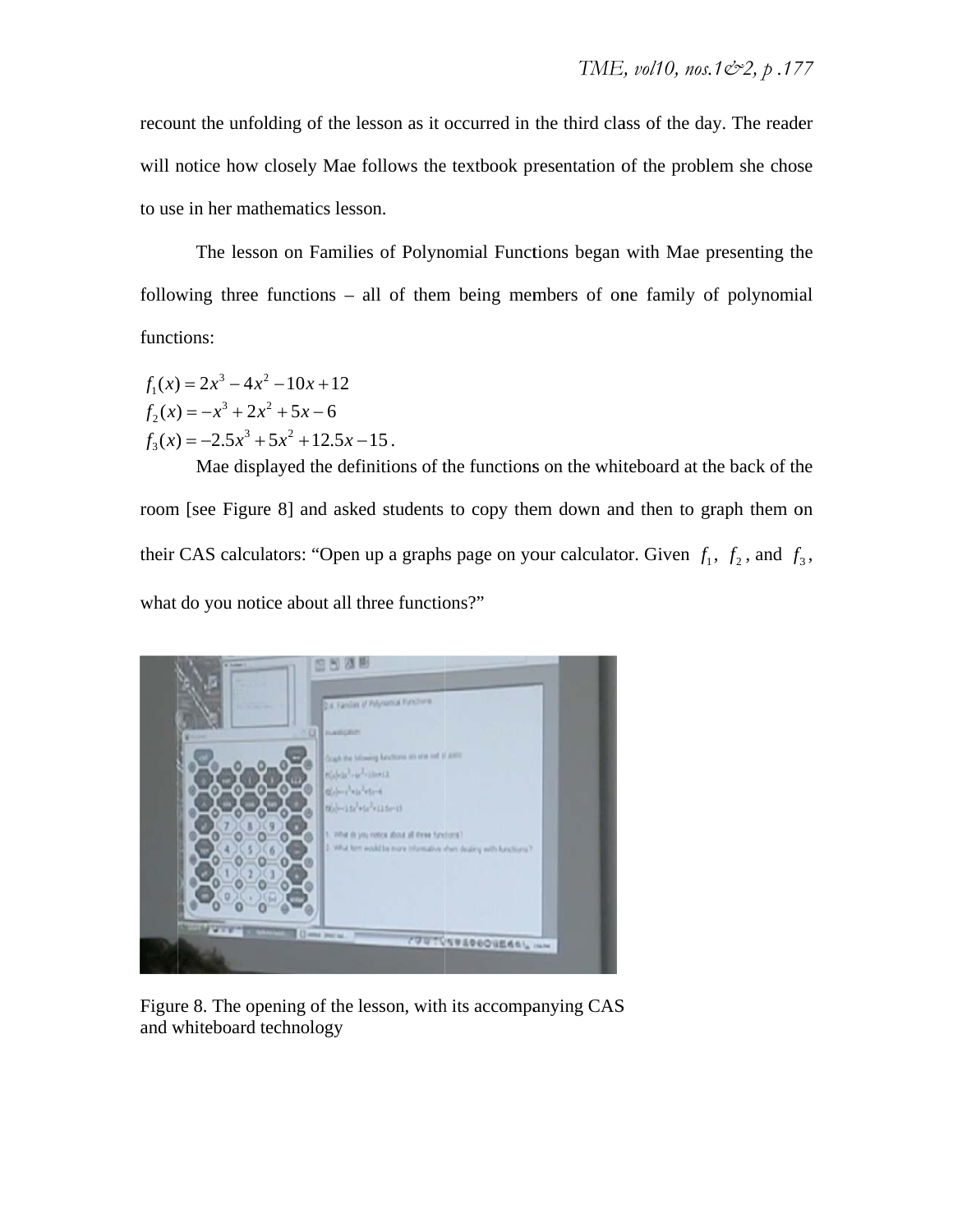After students had spent some time trying to find appropriate graphing windows, Mae asked them what common characteristics the functions shared. One student mentioned that they were all of degree three and another that they had the same *x*-intercepts. Following up on the latter idea, Mae asked if they were able to tell from looking at the given expanded forms that the three functions had the same *x*-intercepts. "So how could you make it more obvious?", she asked. When one student suggested "factoring them", Mae responded: "Yes, when you factor them, you have your function in a form where you can easily see that the *x*-intercepts are similar." She then asked students to split their graphs page in two so that they could insert a calculator page for the factoring of the three functions. It is noted that a certain amount of time was devoted to taking care of technical aspects of the CAS, such as splitting a page in two and then copying the three functions to that page.

The factored form of the three functions was as follows:

 $f_1(x) = 2(x+2)(x-1)(x-3)$  $f_2(x) = -(x+2)(x-1)(x-3)$  $f_3(x) = -2.5(x+2)(x-1)(x-3)$ 

Mae then continued with her lesson, as illustrated by the following extract of classroom dialogue. It was soon to lead to the problem associated with a factor that corresponds to a given rational zero.

Teacher: So, in factored form, right away you can see that they all share –2, 1, and 3 as *x*-intercepts. So, if you are looking at all of these three graphs and they all share the *x-*intercepts, why do they look so different on your graphs page?

Student1: Coefficients and translations.

Student2: Leading coefficients.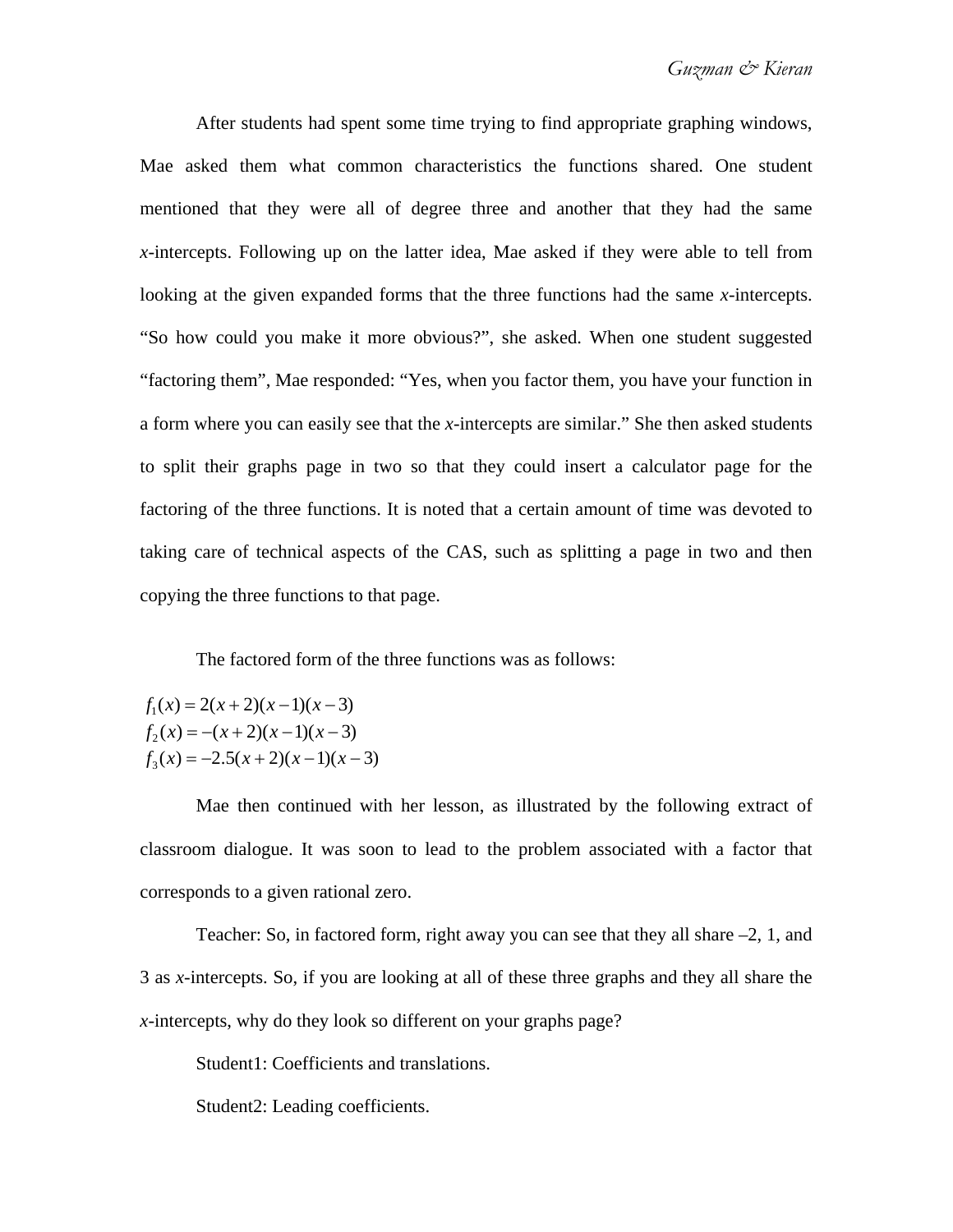Teacher: So you can express it in different ways: leading coefficients, stretches, compressions. OK, so if you look at the leading coefficients, there's a two in one of them, negative one in the other one, and negative two point 5. Alright.

So, this section (2.4) is titled, Families of Polynomial Functions. And by definition if you have polynomial functions, all with the same *x*-intercepts, they're within the same family. Is everyone OK with that?

So another way I can ask you questions would be something like this. So here [referring to the whiteboard where the general form for families of polynomial functions was displayed:  $f(x) = k(x - a_1)(x - a_2)(x - a_3)...(x - a_n)$ , where  $k \in \mathbb{R}$ ,  $k \neq 0$  is the basic definition of the functions you were dealing with before, where if you have all the zeros, all the *x*-intercepts being the same, and the only thing that differs is your value – and here they label it  $k -$  in front, basically you can say that this family of polynomials, they share the same characteristics, they're in the same family.

Then I can ask you something like question #3 [which was then displayed on the whiteboard]:

*A function has x-intercepts*  $-3$ *,*  $-1/2$ *), 1, and 2, with point (-1, -6) on the function. Determine the equation of the polynomial function.* 

What #3 is asking you to do, you're given specific *x*-intercepts, they want you to find the equation of the polynomial function. But along with the four *x*-intercepts, they also give you a point. What do you think the point is going to help you determine?

Student1: the *k.*

Teacher: Right, the *k*. Thank you very much. So try to give me the equation of the polynomial function. And remember there are two ways to present the equation of a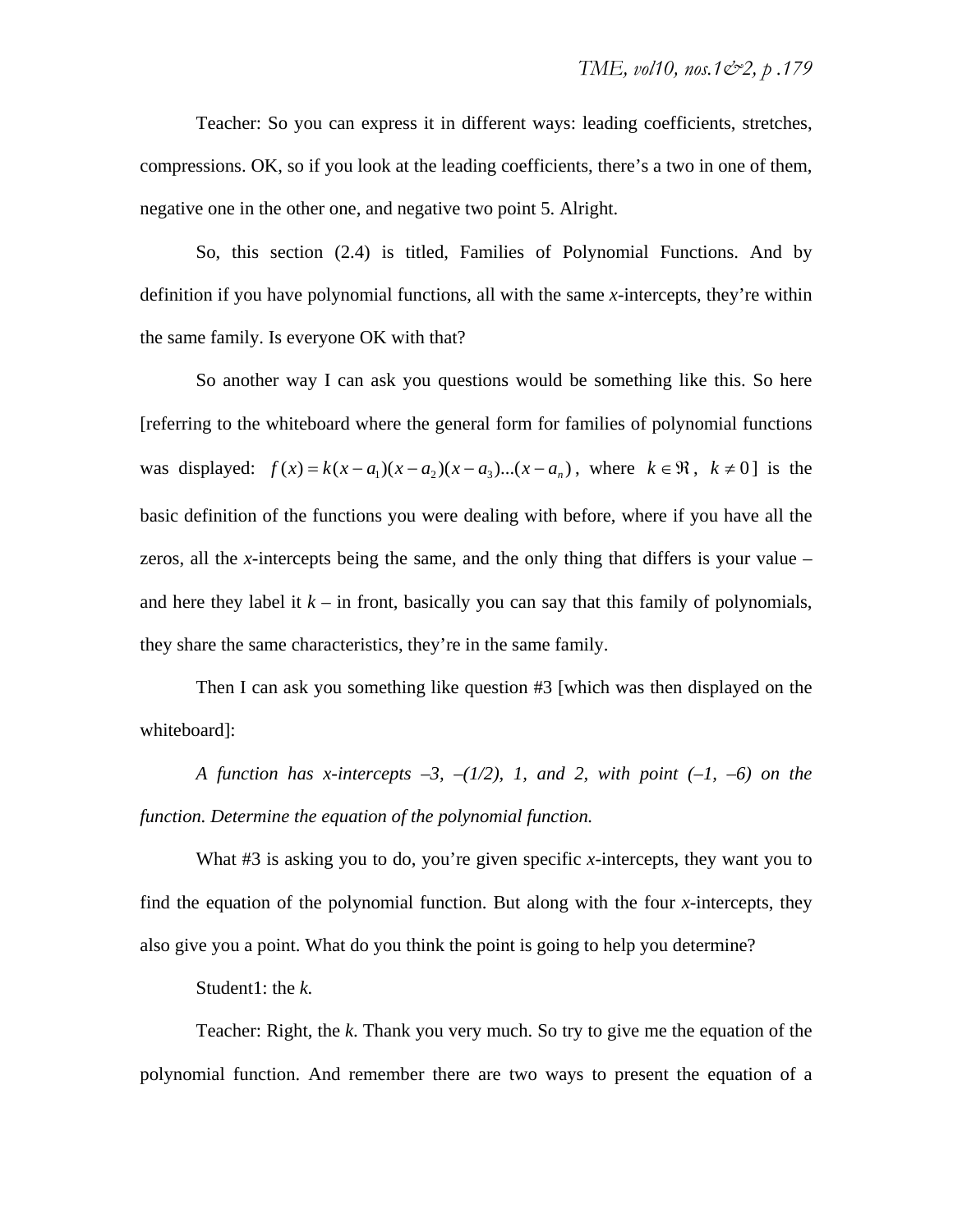polynomial function, or two forms. It's up to you which form you want to present. But obviously in factored form, you can get the *k* easily.

obtained for  $k$ , not all of them arriving at the same value. So, Mae asked a few students with different answers to go to the board to show their work, but first insisted that they all use the basic form, which she wrote at the board as follows: After working on the problem, various students stated the values that they had

 $f(x) = k(x - a_1)(x - a_2)(x - a_3)(x - a_4)$ . She also asked that everyone show the

factors they were using and how they were substituting-in the coordinates of the given point.

One student began writing at the board the following equation (see Figure 9):

 $f(x) = k(x+3)(2x+1)(x-1)(x-2)$ , clearly using the factored form  $(ax-b)$  to

represent the rational zero  $-1/2$ .



Figure 9. At the blackboard, one student writing his version of the requested equation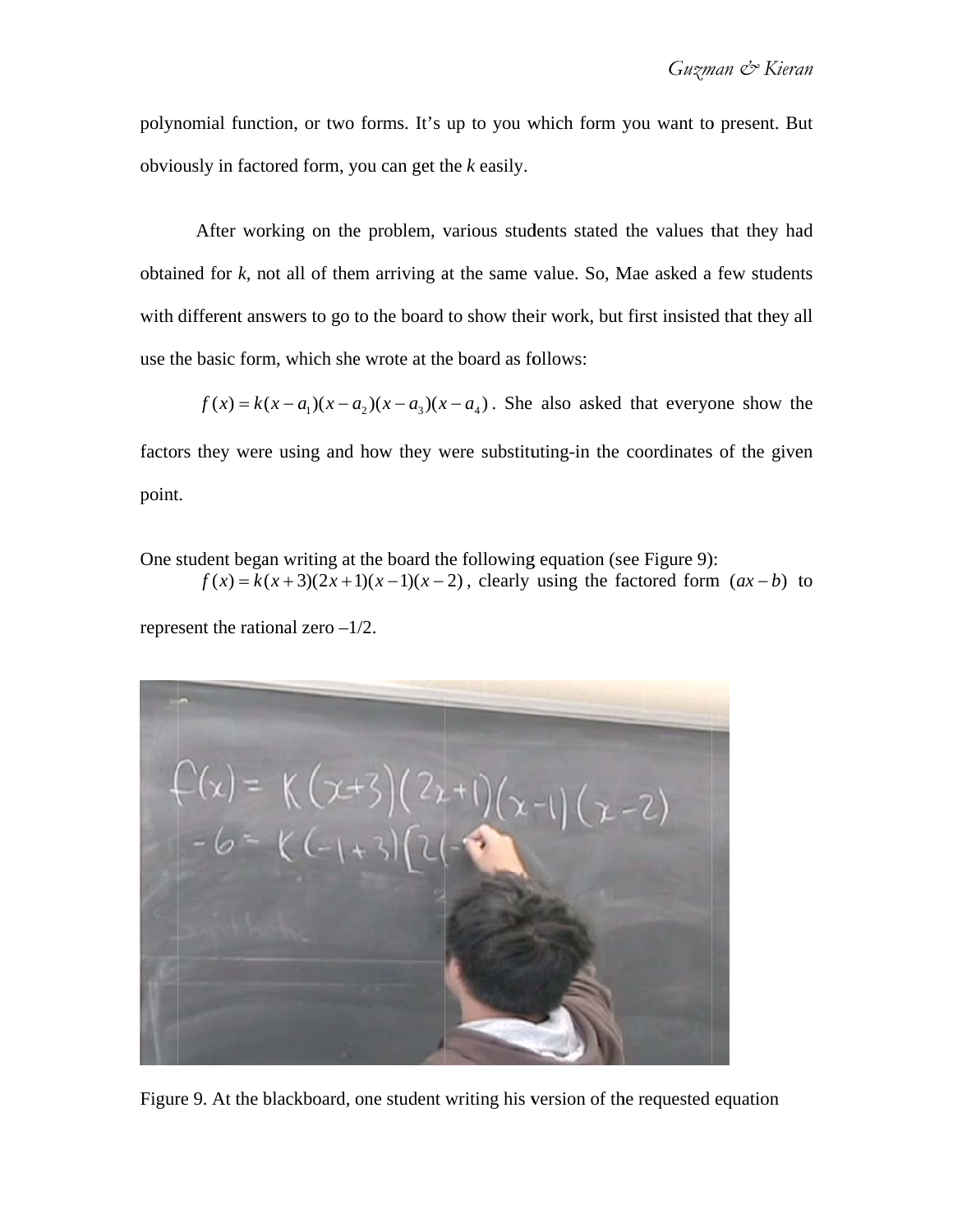The other students who were working at the board used a similar form for the second factor. This was clearly a reflection of the work they had done earlier in the week on the Factor Theorem. Despite the fact that Mae had just a few minutes earlier mentioned that they all should employ the general form, whose factors were of the form,  $x - a$ , she did not remark on the students' use of the form  $ax - b$ . It conformed, after all, to the form suggested in the teacher's guide. The student, after substituting-in the coordinates of the point for the *x*'s and  $f(x)$ , obtained the result of 1/2 for *k*. So too did all of the others who were showing their work at the board. The various erroneous values that they had earlier obtained for *k* were self-corrected.

Teacher: Well, so, we all got a half. So you all determined your polynomial function equation all in the same way. Did anyone happen to write their function differently?

Student1: Well, you could expand your function first and then plug it in.

Teacher: Actually, that's correct. So, it actually turns out to be the same thing. But did anyone write this part differently [pointing to the four factors of the expression]? [No one said anything]. So, everyone was able to write their factors as either *x* plus or minus *b*, or *ax* plus or minus *b*. Is everyone OK with that?

Student3: Why can't you use  $(x+0.5)$  for the *x*-intercept of  $-1/2$ ? Like for  $(2x+1)$ .

The teacher seemed unsure as to what Student3 was proposing. So, she asked him to come forward to write it at the board, which he did: [he wrote  $x + 0.5$ ].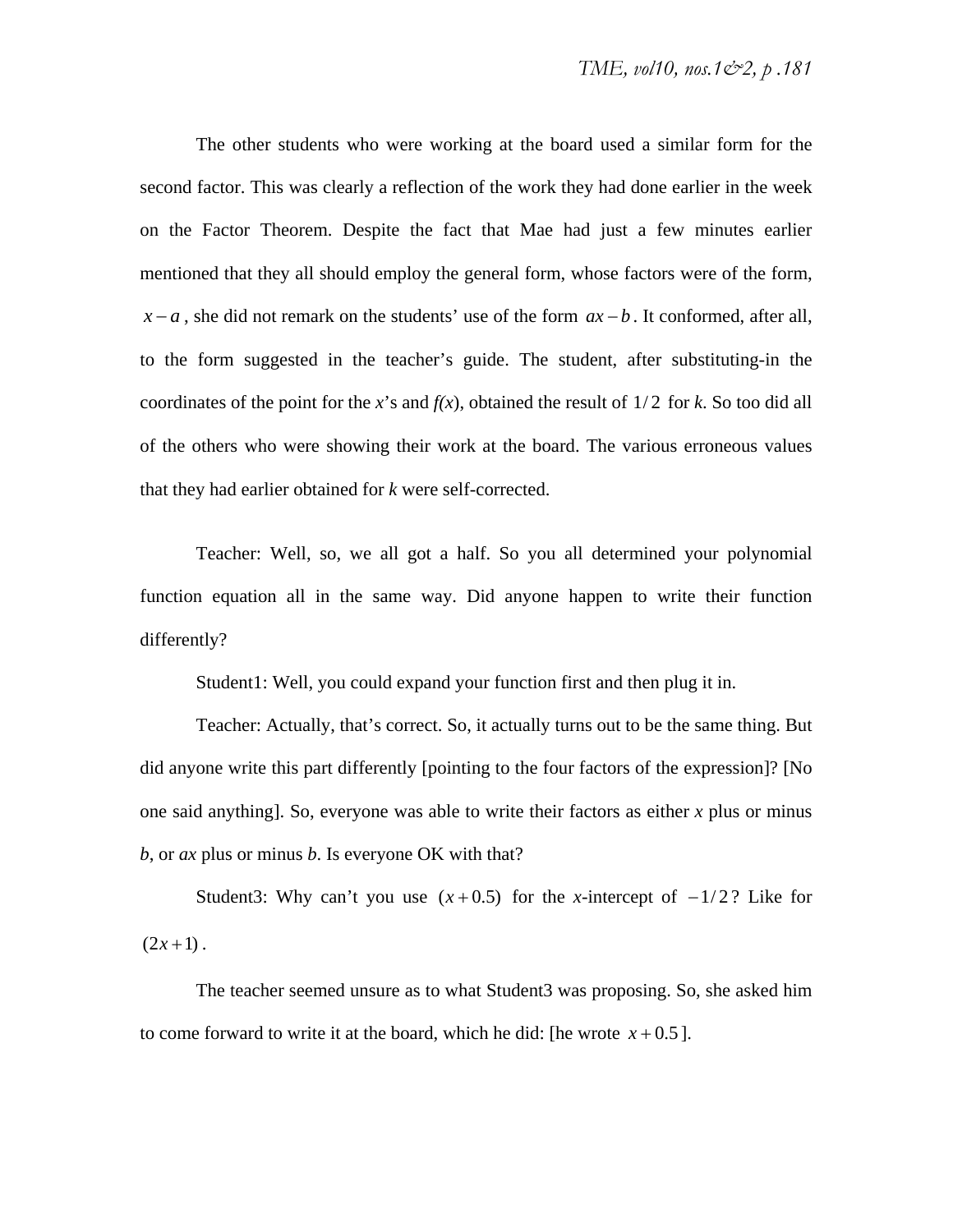Teacher: Ooh! Very good question. So. Let's all try this. Instead of using  $(2x+1)$ 

, use  $(x+1/2)$ . Tell me what happens when you use  $(x+1/2)$  instead of  $(2x+1)$ .

Student 4: You get 1.

Teacher: OK, you get 1. So you get something completely different. Right. So why do you get something completely different?

Student 5: Divide that part by 2 and then write in the rest of it [clearly referring to the  $2x+1$ , but his technique was not clearly and completely stated].

Teacher: OK, good [without expanding on the student's partial suggestion], so your entire expression is actually completely different.

Here in lies the crux of the mathematical difficulty. The teacher appears to see the function with its different value of *k* as another member of the family of polynomial functions, and not as the same member: that is, that  $f(x) = 1/2(x+3)(2x+1)(x-1)(x-2)$ and  $f(x) = 1(x+3)(x+1/2)(x-1)(x-2)$  are two different members of the same family. We reiterate that neither of the resources she was using had led her to think otherwise. She attempted to explain this phenomenon to the class in the following manner, focusing on the fact that the zeros were the same, but the *k*'s were different:

Teacher: So your *x*-value here  $\left[\text{in } 2x + 1\right]$  is  $-1$ , so when you go 2 times  $-1$  plus 1, you get  $-1$ . But when you put  $-1$  in here  $\left[\ln x + \frac{1}{2}\right]$  plus  $\frac{1}{2}$ , you get  $-\frac{1}{2}$ . Right, so you get two totally different values, so your *k* will be different.

Student1: Isn't that also right though?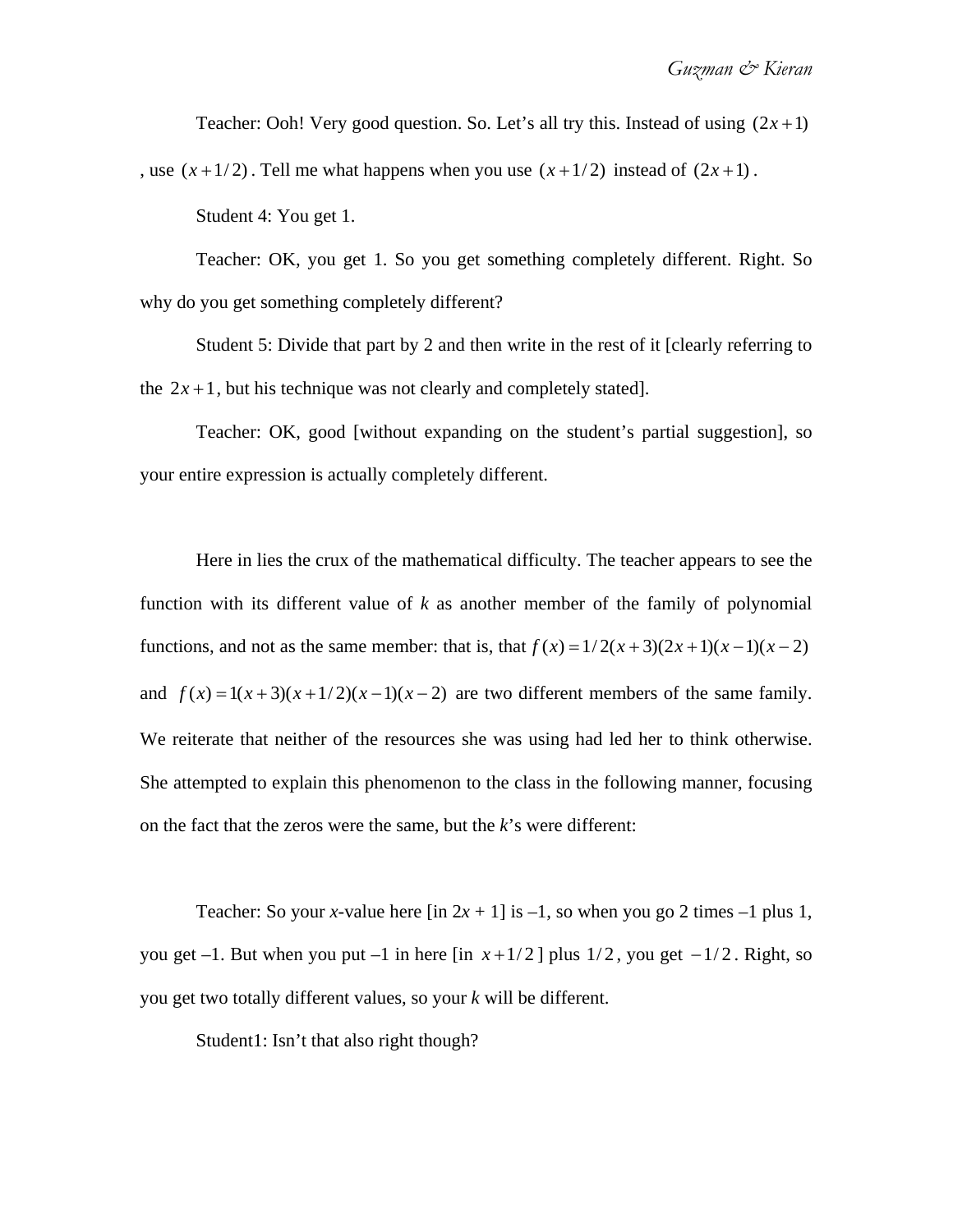Teacher: Is this [pointing to  $2x + 1$ ] a different intercept from this [pointing to  $x+1/2$ ? We have  $2x + 1$  and  $x+1/2$  [she writes on the board  $2x+1=0$  and  $x+1/2=0$ . So, what does *x* equal in the two cases? So, they're the same answer, right [i.e., the same zero or *x*-intercept]. But we're getting different values [for each] because, in  $2x+1=0$ , you double something and then you add, and in this  $[x+1/2]$  you just add something. So, according to the order of operations, you get different values of *k* here. Right.

Student6: So how do you know it's not  $(4x + 2)$ , because the *x*-intercept is still  $-1/2?$ 

Teacher: That's very good, but you actually don't know that. You don't know if that would be  $(4x + 2)$ . Although again what you're trying to do is figure out what kind of leading coefficient you have there. OK.

Mae's 'explanation' of the phenomenon at hand showed her to be oblivious at that moment to any consideration that the two algebraic forms might be equivalent. If she had realized that the factoring of  $(2x+1)$  as  $2(x+1/2)$ , followed by the multiplication of the 2 with the  $k$ -value of  $1/2$ , would yield an equivalent second form of the given expression, the problem might have been resolved. Furthermore, Student6's question regarding the possibility of using  $(4x+2)$  for the  $(2x+1)$  factor (or any of an infinite number of other possibilities for the factor representing the *x*-intercept of  $-1/2$  ) might have been discussed in terms of there being no difference whether one uses one form of the factor or another, because the resulting different value of *k* would maintain the equivalence. The following are all equivalent:  $1(x+3)(x+1/2)(x-1)(x-2)$ ;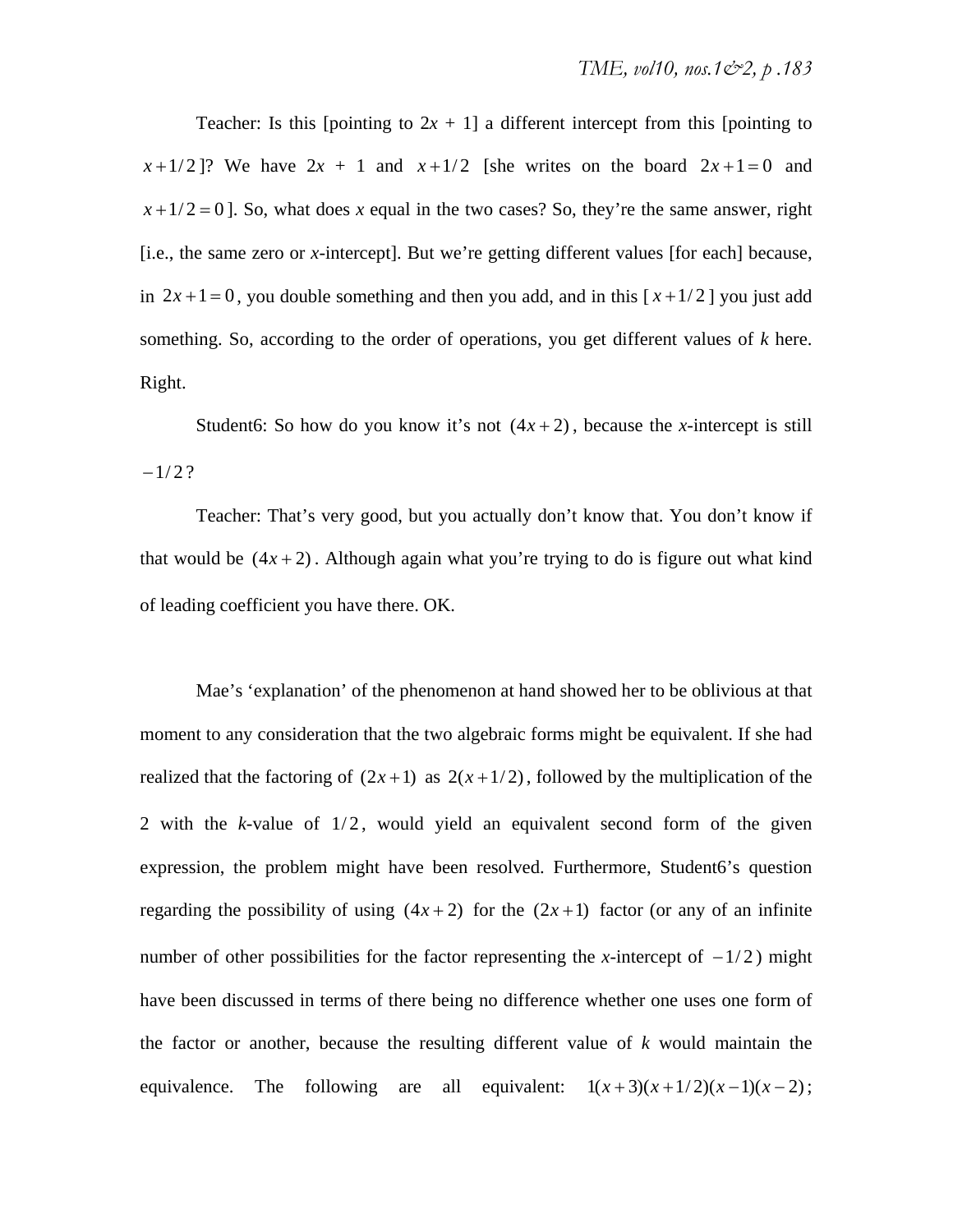$1/2(x+3)(2x+1)(x-1)(x-2)$ ;  $1/4(x+3)(4x+2)(x-1)(x-2)$ ; and so on. They are all the same member of a certain family of polynomial functions, despite their having different *k*'s. Mae's distinction between different members of the same family, based on the criterion of having different *k*'s, had failed to take into account the role played by different possible forms of a factor that represent the same *x*-intercept, or zero, when it is a rational number. The textbook resources she had just begun to use had not alerted her to this phenomenon.

As if to prove her point about the two functions being distinct members of the same family, Mae then suggested to the class that they expand the two – but was somewhat taken aback by the result. When the expanded results came out to be the same, the teacher wondered aloud if she had not mistakenly entered the same expression twice into her computer, which was hooked up to the whiteboard. The following classroom discussion ensued.

Student1: Even though the *k* is different, it is still the same thing. Whatever you do to the factor, you are also doing to *k* [not quite correct, but on the right track]

Teacher: I am not sure that you are all following this. For the second one, we got a different value of *k*. And what do you find when you do it [that is, expand the expression:  $1(x+3)(x+1/2)(x-1)(x-2)$ ]?

Several students at once: The same thing!

Student1: Witchcraft!

Teacher: [recovering somewhat from her surprise, but still at a loss for words] Does it make a difference? [Looking around the class] Do you understand why that, even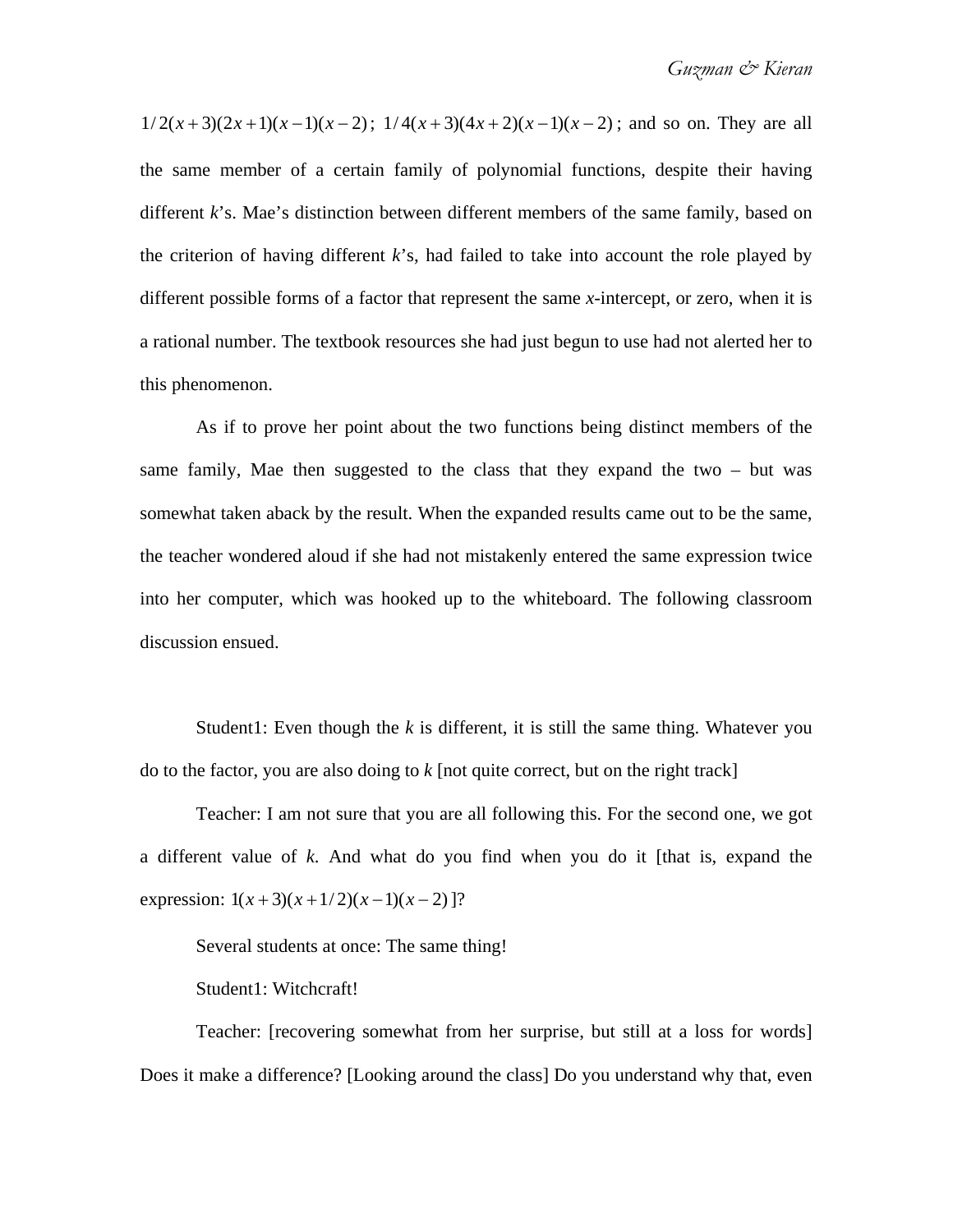though, because of how you are phrasing the question, or your factors, you are going to get your different values of *k*. Remember some people were saying that when you expand it, you should still get the same thing anyway [what had actually been suggested earlier by one of the students was related to expanding just one expression that was in factored form and not expanding two seemingly different expressions]. Well, when you expand it [the two seemingly different factored forms], you can see that the functions are still the same. Generally, we do use the  $ax \pm b$  form, but obviously you can see that we are dealing with the same function. Right. So thank you very much for your question, Student3.

At this moment, the teacher quickly brought her lesson on families of polynomial functions to an end. The mathematical issues that had arisen clearly required further reflection on her part.

#### **Discussion**

The issues we wish to discuss here are threefold: the mathematical gaps of textbook resources, the process of becoming aware of and overcoming these gaps which constitutes a form of ongoing professional development for a teacher, and the evolutionary nature of documentational genesis whereby resources gradually become transformed into documents.

The new textbook and teacher guide that Mae had used as resources for her lesson had not provided the level of mathematical support that she needed. They had not alerted her to the issues surrounding the two forms of a factor representing a given rational zero of a function, and the accompanying impact on the value of the parameter *k*. The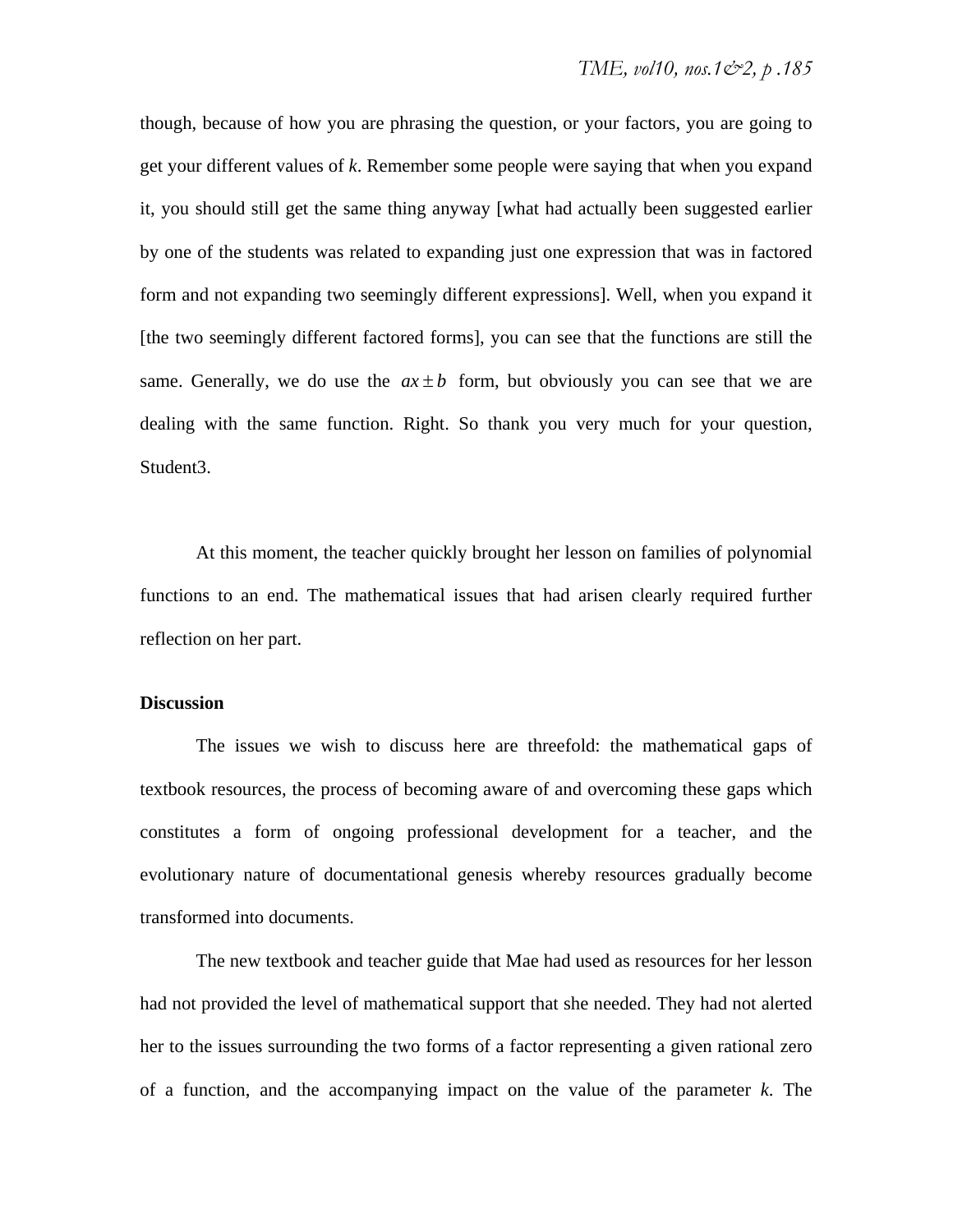resources had been silent about both the technique for converting from one factored form to another and the equivalent nature of the two. Chevallard and Cirade (2010) have discussed the question of missing mathematical resources and have identified this as a major praxeological problem for the profession.

It was in the act of teaching her three classes on a given day that Mae became aware of the mathematical deficiencies of the textual resources with which she had prepared her lesson on families of polynomial functions. She had not been equipped to handle the questions put to her by her students and had to react on the fly in an ad hoc and inadequate fashion. Nevertheless, she seemed to learn from the experience. Zaslavsky and Leikin (2004) have pointed out that, by listening to students and observing their work, and by reflecting on this work, teachers learn through their teaching. Mason (1998) has emphasized that it is one's developing awareness in actual teaching practice that constitutes change in one's knowledge of mathematics and mathematics teaching and learning.

By taking seriously her students' questions regarding the relationship between two seemingly different factored forms of a function, Mae became sensitized to mathematical aspects of the given area of study that she had not heretofore considered. Her knowledge of families of polynomial functions was in the process of being transformed by what transpired in her class, especially by the thought-provoking queries of her students. According to Zaslavsky and Leikin (2004), such in-practice activity can be an effective vehicle for teachers' own professional growth. Although Mae's primary preoccupation was the teaching of the material on families of functions, she was at the same time engaging in the problem that she was putting to the students. She, with the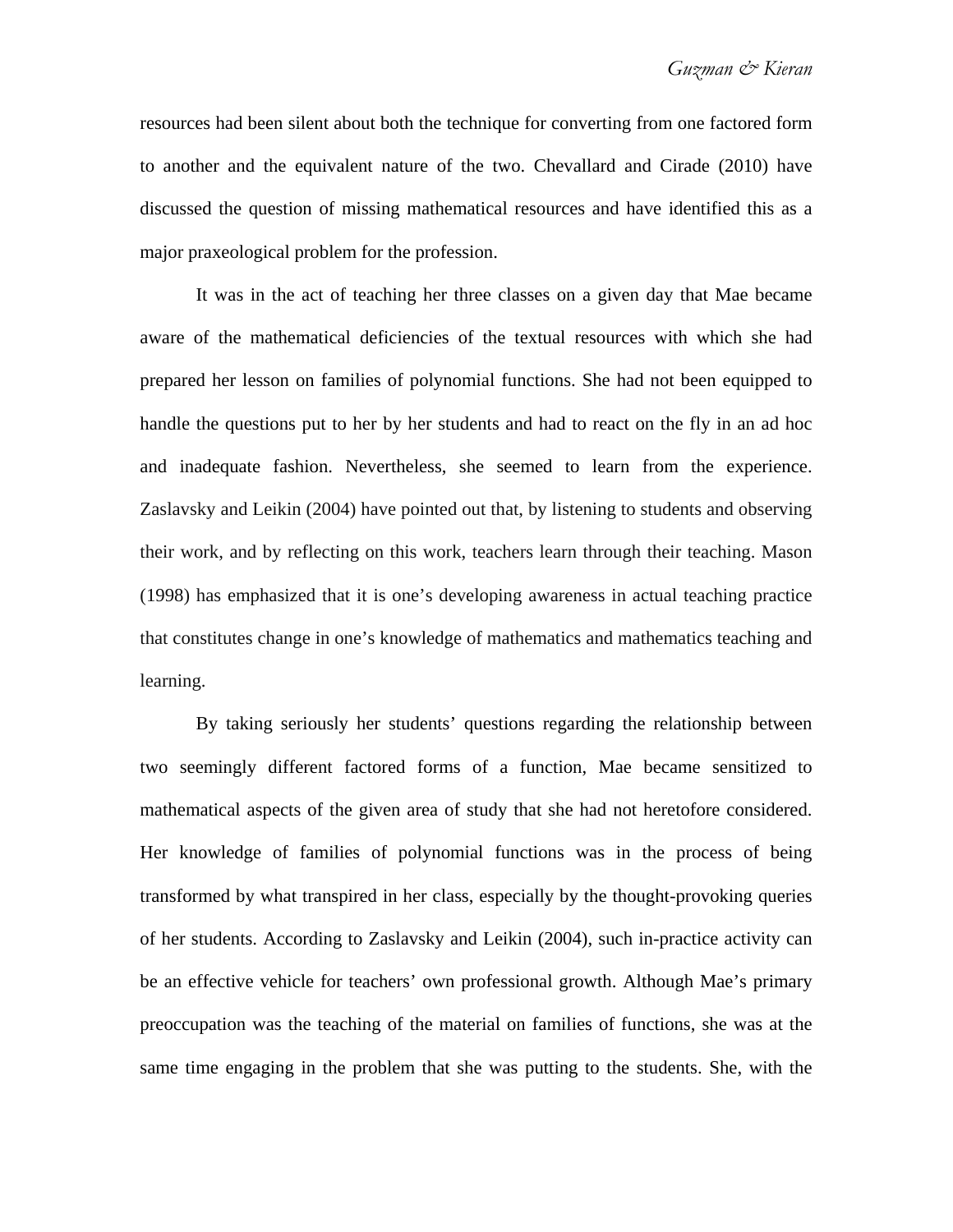collaboration of her students, was developing her knowledge of the mathematics of this area.

In their theoretical paper on documentation systems for mathematics teachers, Gueudet and Trouche (2009) introduce a general perspective for the study of teachers' professional evolution, where the researcher's attention is focused on the resources, their *appropriation* and *transformation* by the teacher or by a group of teachers working together. Their approach aligns with Adler's (2000), who claims that, "in mathematics teacher education, resources in practice need to become a focus of attention" (p. 221) and with Remillard's (2005) whereby the evolution of the curriculum material actually used and a teacher's professional development are viewed as two intertwining processes.

With respect to this intertwining process, Gueudet and Trouche (2009) point out that:

A teacher draws on resource sets for her documentation work. A process of genesis takes place, producing what we call *a document*. … A given teacher gathers resources: textbooks, her own course, a previously given sheet of exercises... She chooses among these resources to constitute a list of exercises, which is given to a class. It can then be modified, according to what happens with the students, before using it with another class during the same year, or the next year, or even later. The document develops throughout this variety of contexts. (p. 205)

We suggest that the awarenesses acquired by Mae in her teaching of families of polynomial functions with new resources will be instrumental in enabling her to modify these resources, thereby leading to the gradual transformation of a resource into a document for her. However, Gueudet and Trouche (2009) emphasize that "documentational genesis must not be considered as a transformation with a set of resources as input, and a document as output. It is an ongoing process … that *continues in usage*. We consider here accordingly that a document developed from a set of resources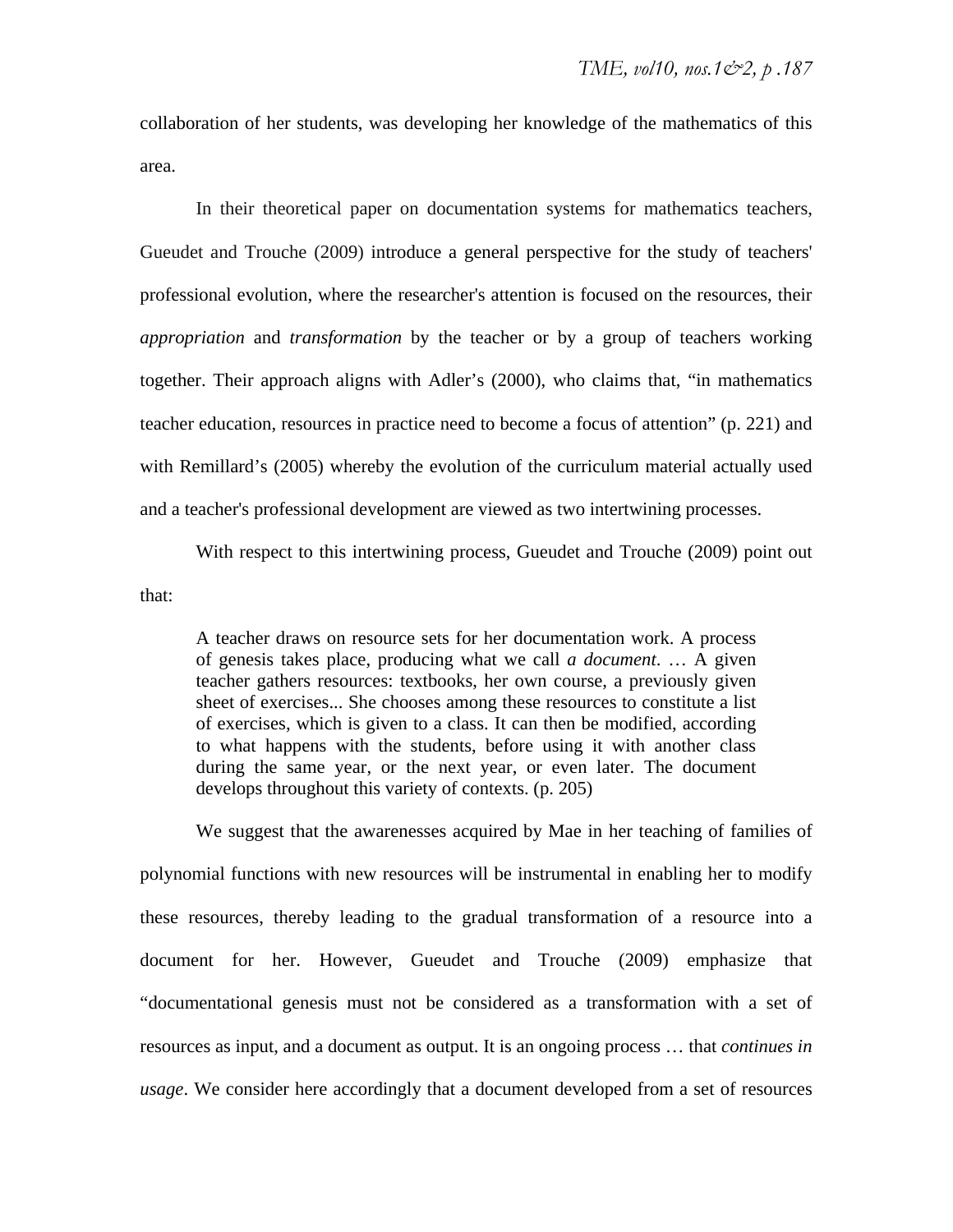provides new resources, which can be involved in a new set of resources, which will lead to a new document etc. Because of this process, we speak of the *dialectical* relationship between resources and documents" (p. 206).

We close our discussion by turning to a relevant comment made by Adler (2000) that puts the focus not on producing more (or better) resources, but rather on better understanding how teachers use the resources they have, change them, and in the process engage in a form of ongoing, personal, professional development: "Our attention shifts away from unproblematised calls for more [resources] and onto the inter-relationship between teacher and resources and how, in diverse, complex contexts and practices, mathematics teachers use the resources they have, how this changes over time, and how and with what consequences new resources are integrated into school mathematics practice" (p. 221). In this article, we have attempted to illustrate the complex interrelationship within actual teaching practice between a teacher and a new set of resources, by describing the nature of the classroom experiences whereby a teacher becomes aware of the mathematical gaps of new resources and thus better positioned to make changes to them over time. Such an approach both situates resources and their adaptive use within a documentational framework and re-centers professional development within the actual practice of teaching.

#### **Acknowledgments**

The research presented in this article was made possible by grants from the Social Sciences and Humanities Research Council of Canada (Grant # 410-2007-1485), from the Québec Ministère des Relations Internationales, and from CONACYT of Mexico (Grant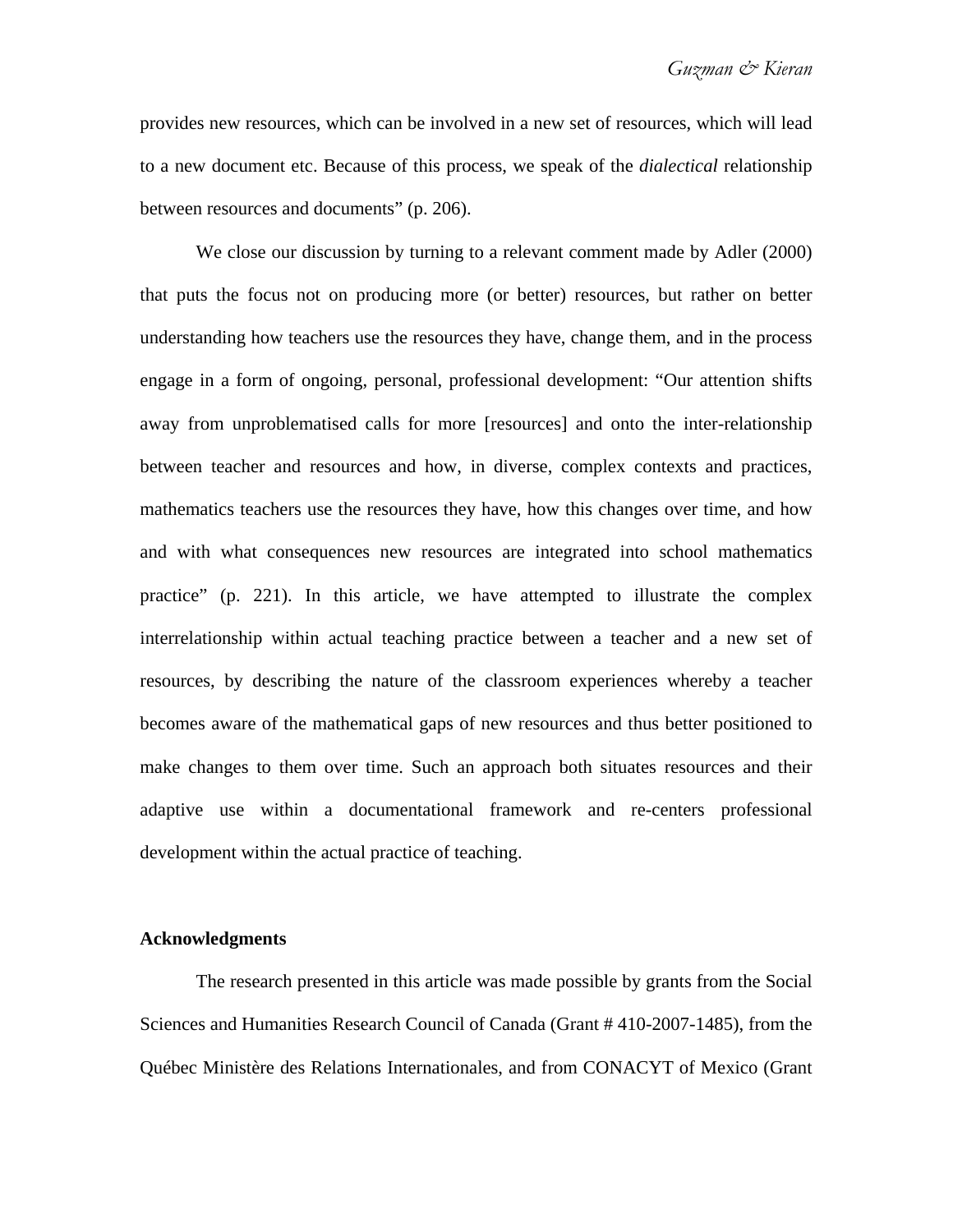# 80454). We express our appreciation to the teacher and her class of students who participated in this research.

#### **References**

- Adler, J. (2000). Conceptualising resources as a theme for teacher education. Journal of Mathematics Teacher Education, 3, 205-224.
- Artigue, M., & Houdement, C. (2007). Problem solving in France: Didactic and curricular perspectives. ZDM–The International Journal on Mathematics Education, 39, 365-382.
- Chevallard, Y., & Cirade, G. (2010). Les ressources manquantes comme problème professionnel. In G. Gueudet & L. Trouche (Eds.), Ressources vives. Le travail documentaire des professeurs en mathématiques (pp. 41-55). Rennes, FR: Presses Universitaires de Rennes.
- Erdman, W., Lenjosek, A., Meisel, R. W., & Speijer, J. (2008a). Advanced Functions 12. Toronto, ON: McGraw-Hill Ryerson.
- Erdman, W., Lenjosek, A., Meisel, R. W., & Speijer, J. (2008b). Advanced Functions 12, Teacher's Resource. Toronto, ON: McGraw-Hill Ryerson.
- Gilbert, J. (1994). The construction and reconstruction of the concept of the reflective practitioner in the discourses of teacher professional development. International Journal of Science Education, 16, 511-522.
- Gueudet, G., Pepin, B., & Trouche, L. (Eds.). (2011). From text to 'lived' resources: Mathematics curriculum materials and teacher development. New York: Springer.
- Gueudet, G., & Trouche, L. (2009). Towards new documentation systems for mathematics teachers? Educational Studies in Mathematics, 71, 199-218.
- Gueudet, G., & Trouche, L. (2010). Des ressources aux documents, travail du professeur et genèses documentaires. In G. Gueudet & L. Trouche (Eds.), Ressources vives. Le travail documentaire des professeurs en mathématiques (pp. 57-74). Rennes, FR: Presses Universitaires de Rennes.